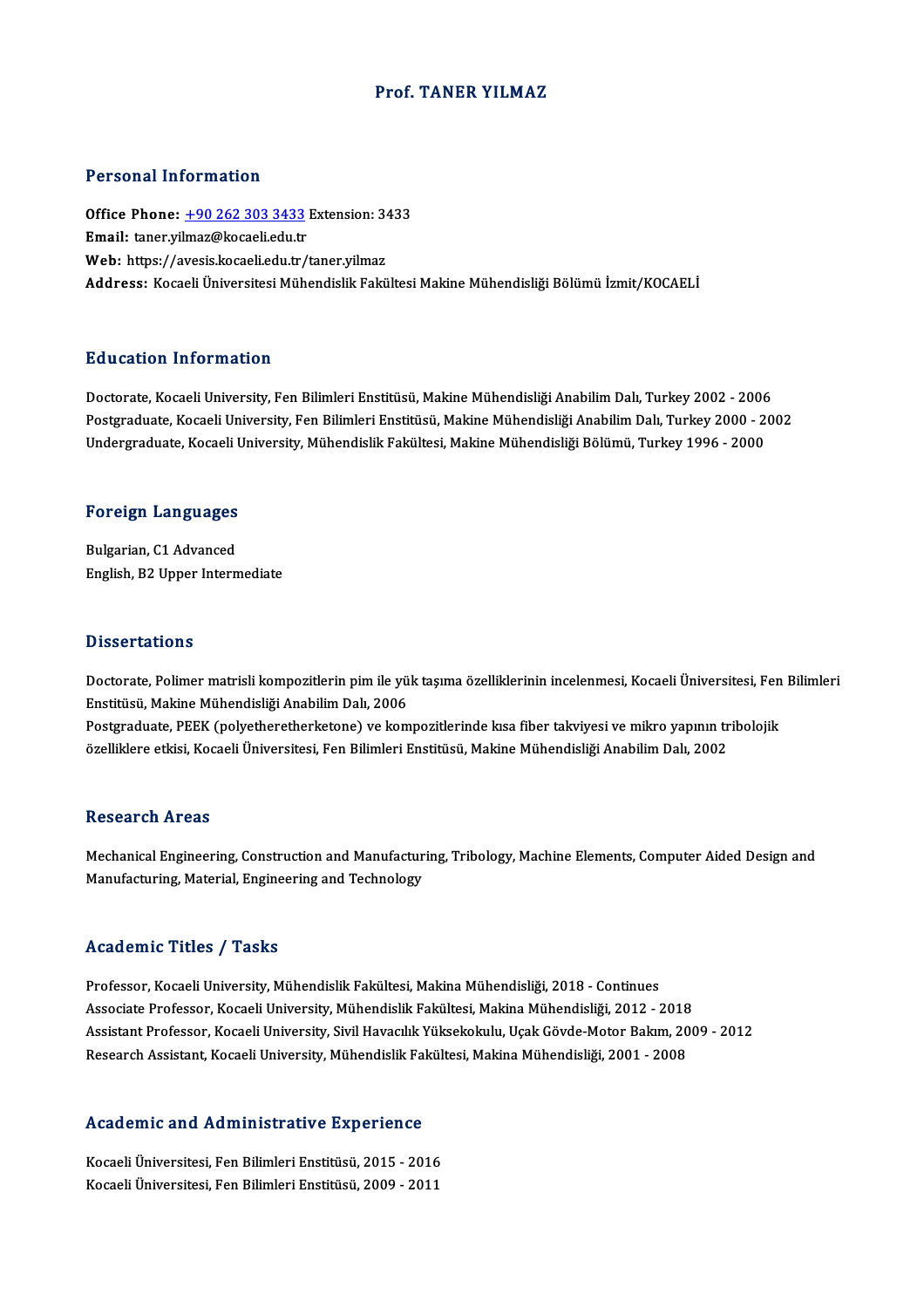## Courses

Courses<br>Kompozit Malzemeler, Undergraduate<br>Bilgicavar Destakli Malgra Besmi, Unde Bilgisayar Destekli Makina Resmi, Undergraduate<br>Makine Elemanları I, Undergraduate Kompozit Malzemeler, Undergraduat<br>Bilgisayar Destekli Makina Resmi, Un<br>Makine Elemanları I, Undergraduate<br>Makine Elemanları II, Undergraduate Makine Elemanları II, Undergraduate

## Advising Theses

Advising Theses<br>Yılmaz T., Otomotivde kullanılan silecek sisteminin titreşim ve gürültü analizi, Postgraduate, U.ALTIN(Student), 2021<br>Yılmaz T. Termonlastik poliester elestemer metrisli kempezitlerin tribolejik ve mekanik Yılmaz T., Otomotivde kullanılan silecek sisteminin titreşim ve gürültü analizi, Postgraduate, U.ALTIN(Student), 2021<br>Yılmaz T., Termoplastik poliester elastomer matrisli kompozitlerin tribolojik ve mekanik özelliklerinin Yılmaz T., Otomotivde kullanılan silecek sisteminin titreşim ve gürültü analizi, Po<br>Yılmaz T., Termoplastik poliester elastomer matrisli kompozitlerin tribolojik ve<br>takviye malzemeleri varlığında iyileştirilmesi, Doctorate Yılmaz T., Termoplastik poliester elastomer matrisli kompozitlerin tribolojik ve mekanik özelliklerinin elyaf ve partikü<br>takviye malzemeleri varlığında iyileştirilmesi, Doctorate, O.GÜL(Student), 2020<br>Yılmaz T., Yerel kayn

takviye malzemeleri varlığında iyileştirilmesi, Doctorate, O.GÜL(Student), 2020<br>Yılmaz T., Yerel kaynaklar kullanılarak poli (Laktik asit) matrisli doğal kompozit<br>U.DİNÇER(Student), 2020 Yılmaz T., Yerel kaynaklar kullanılarak poli (Laktik asit) matrisli doğal kompozit malzeme geliştirilmesi, Postgraduate,

Yılmaz T., Termoplastik poliester elastomerin özelliklerinin farklı elyaf türleri ve pomza ilavesiyle iyileştirilmesi, Postgraduate, Y.GÖKBERK(Student), 2020

Yılmaz T., Isıl yaşlanma ve takviye malzemesi türünün poli(eter eter keton) kompozitlerin özellikleri üzerine etkisi,<br>Postgraduate, R.ŞADİ(Student), 2019 Yılmaz T., Isıl yaşlanma ve takviye malzemesi türünün poli(eter eter keton) kompozitlerin özellikleri üzerine etkisi,<br>Postgraduate, R.ŞADİ(Student), 2019<br>Yılmaz T., Karbon elyaf,grafen nanoplatelet ve zincir uzatıcı katkıl

Postgraduate, R.ŞADİ(Student), 2019<br>Yılmaz T., Karbon elyaf,grafen nanoplatelet ve zincir uzatıcı katkıların pol<br>zamanlı etkisinin incelenmesi, Postgraduate, E.KARATAŞ(Student), 2019<br>Yılmaz T. Doğal mineral ve elvaf takıyı Yılmaz T., Karbon elyaf,grafen nanoplatelet ve zincir uzatıcı katkıların poliamit 6,6 kompozitlerin özellikleri üzerine eş<br>zamanlı etkisinin incelenmesi, Postgraduate, E.KARATAŞ(Student), 2019<br>Yılmaz T., Doğal mineral ve e

zamanlı etkisinin incelenmesi, Postgrad<br>Yılmaz T., Doğal mineral ve elyaf takviy<br>Postgraduate, A.KIZIL(Student), 2019<br>Yılmaz T. Boliamit kompozitlerin lanılm Yılmaz T., Doğal mineral ve elyaf takviyeli poli(fenilen sülfid) matrisli kompozitlerin üretimi ve özelliklerinin incelenmesi<br>Postgraduate, A.KIZIL(Student), 2019<br>Yılmaz T., Poliamit kompozitlerin kırılma tokluğu ve kırılm

Postgraduate, A.KIZIL(Student), 2019<br>Yılmaz T., Poliamit kompozitlerin kırılma tokluğu ve kırılma davranışının esas kırılma işi ve j-integral metotları ile analizi,<br>Doctorate, S.YILMAZ(Student), 2015 Yılmaz T., Poliamit kompozitlerin kırılma tokluğu ve kırılma davranışının esas kırılma işi ve j-integral metotlar<br>Doctorate, S.YILMAZ(Student), 2015<br>Yılmaz T., Çok yüksek molekül ağırlıklı polietilenin hidrotermal yaşlandı

Doctorate, S.YILMAZ(Student), 2015<br>Yılmaz T., Çok yüksek molekül ağırlıklı po<br>Postgraduate, S.YILMAZ(Student), 2010

# Postgraduate, S.YILMAZ(Student), 2010<br>Articles Published in Journals That Entered SCI, SSCI and AHCI Indexes

rticles Published in Journals That Entered SCI, SSCI and AHCI Indexes<br>I. Investigation of the Synergistic Effect of Addition the Hybrid Carbon Fiber, Graphene Nanoplatelet<br>And Matrix Medifier to Boly(phenylone sulphide) on Investigation of the Synergistic Effect of Addition the Hybrid Carbon Fiberton Matrix Modifier to Poly(phenylene sulphide) on Physical Properties Investigation of the Synergistic<br>and Matrix Modifier to Poly(ph<br>Karslı Yılmaz N.G., Gül O., Yılmaz T.<br>FIRERS AND POLYMERS vol 23 no. and Matrix Modifier to Poly(phenylene sulphide) on Physical Properties<br>Karslı Yılmaz N. G. , Gül O., Yılmaz T.<br>FIBERS AND POLYMERS, vol.23, no.4, pp.1059-1067, 2022 (Journal Indexed in SCI Expanded)

Karslı Yılmaz N. G. , Gül O., Yılmaz T.<br>FIBERS AND POLYMERS, vol.23, no.4, pp.1059-1067, 2022 (Journal Indexed in SCI Expanded)<br>II. From polymeric waste to potential industrial product: Modification of recycled polycarbona FIBERS AND POLYMERS, vol.<br>From polymeric waste to<br>Karslı Yılmaz N. G. , Yılmaz T.<br>JOUPNAL OF ELASTOMERS A From polymeric waste to potential industrial product: Modification of recycled polycarbonate<br>Karslı Yılmaz N. G. , Yılmaz T.<br>JOURNAL OF ELASTOMERS AND PLASTICS, vol.00, no.00, pp.1-20, 2022 (Journal Indexed in SCI Expanded

- Karslı Yılmaz N. G. , Yılmaz T.<br>JOURNAL OF ELASTOMERS AND PLASTICS, vol.00, no.00, pp.1-20, 2022 (Journal Indexed in SCI Expanded)<br>III. A Study on Making recycled Polycarbonate more available: Modification of mechanica **JOURNAL OF ELASTOMERS A<br>A Study on Making recycl<br>Karslı Yılmaz N. G. , Yılmaz T.<br>VCV KAUTSCHUK CUMMI KU** KGK KAUTSCHUK GUMMI KUNSTSTOFFE, vol.74, no.4, pp.70-76, 2021 (Journal Indexed in SCI Expanded)
- IV. Synergetic effect of graphene nanoplatelet, carbon fiber and coupling agent addition on the KGK KAUTSCHUK GUMMI KUNSTSTOFFE, vol.74, no.4, pp.70-76, 2021 (Journal Indexed<br>Synergetic effect of graphene nanoplatelet, carbon fiber and coupling agent a<br>tribological, mechanical and thermal properties of polyamide 6,6 Synergetic effect of graphene nanopl<br>tribological, mechanical and thermal<br>Karatas E., GÜL O., Karsli N. G. , YILMAZ T.<br>COMPOSITES PAPT P. ENCINEEPING, vol.1 tribological, mechanical and thermal properties of polyamide 6,6 composites<br>Karatas E., GÜL O., Karsli N. G. , YILMAZ T.<br>COMPOSITES PART B-ENGINEERING, vol.163, pp.730-739, 2019 (Journal Indexed in SCI)<br>Effects of coupling Karatas E., GÜL O., Karsli N. G. , YILMAZ T.<br>COMPOSITES PART B-ENGINEERING, vol.163, pp.730-739, 2019 (Journal Indexed in SCI)<br>V. Effects of coupling agent addition on the adhesive wear,frictional and thermal properties of
- COMPOSITES PART B-ENGINEERING, vol.163, p<br>Effects of coupling agent addition on the a<br>fiberreinforcedpolyamide 6,6 composites<br>KARSLI VILMAZ N.C., VILMAZ T. CÜLO Effects of coupling agent addition or<br>fiberreinforcedpolyamide 6,6 compo<br>KARSLI YILMAZ N. G. , YILMAZ T., GÜL O.<br>Polymar Bullatin, 2018 (Jaunnal Indaved fiberreinforcedpolyamide 6,6 composites<br>KARSLI YILMAZ N. G. , YILMAZ T., GÜL 0.<br>Polymer Bulletin, 2018 (Journal Indexed in SCI)<br>Fffects of Ternalymar Addition on the The
- KARSLI YILMAZ N. G. , YILMAZ T., GÜL O.<br>Polymer Bulletin, 2018 (Journal Indexed in SCI)<br>VI. Effects of Terpolymer Addition on the Thermal and Termomechanical Properties of Poly(Phenylene<br>Sulfide) Polymer<br>Effects o<br>Sulfide)<br>CETIN P

ÇETİNB.,ŞAHİNA.E. ,YILMAZ T.,SINMAZÇELİKT.,CÜRGÜL İ. ACTA PHYSICA POLONICA A, vol.131, no.3, pp.598-600, 2017 (Journal Indexed in SCI)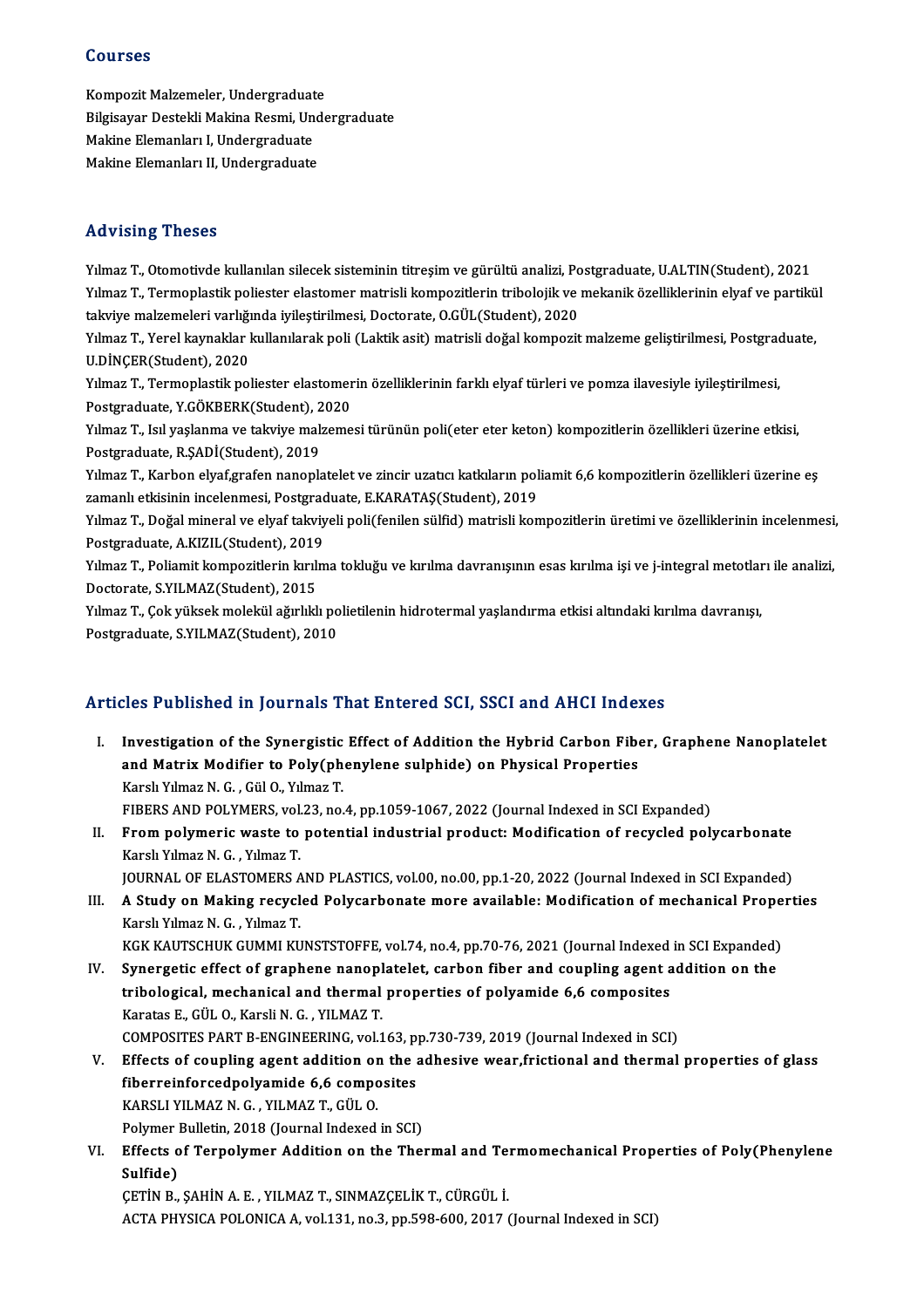| VII.   | Improvement of the Toughness and Crack Propagation Resistance Properties of Poly(Phenylene<br>Sulfide)                                                                                     |
|--------|--------------------------------------------------------------------------------------------------------------------------------------------------------------------------------------------|
|        | ÇETİN B., ŞAHİN A. E., Karsli N. G., YILMAZ T., SINMAZÇELİK T., CÜRGÜL İ.                                                                                                                  |
|        | ACTA PHYSICA POLONICA A, vol.129, no.4, pp.683-686, 2016 (Journal Indexed in SCI)                                                                                                          |
| VIII.  | Thermal aging and reinforcement type effects on the tribological, thermal, thermomechanical,                                                                                               |
|        | physical and morphological properties of poly(ether ether ketone) composites                                                                                                               |
|        | Karsli N. G., DEMİRKOL S., YILMAZ T.                                                                                                                                                       |
|        | COMPOSITES PART B-ENGINEERING, vol.88, pp.253-263, 2016 (Journal Indexed in SCI)                                                                                                           |
| IX.    | Effect of chain extender and terpolymers on tensile and fracture properties of polyamide 6                                                                                                 |
|        | YILMAZ S., GÜL O., YILMAZ T.                                                                                                                                                               |
|        | POLYMER, vol.65, pp.63-71, 2015 (Journal Indexed in SCI)                                                                                                                                   |
| X.     | Effect of CBC and G-POSS on Tribological Behaviour of Polyamide 6 and Short Glass Fiber                                                                                                    |
|        | Reinforced Polyamide 6 Composites<br>GÜL O, YILMAZ S, YILMAZ T.                                                                                                                            |
|        | ACTA PHYSICA POLONICA A, vol.127, no.4, pp.1121-1123, 2015 (Journal Indexed in SCI)                                                                                                        |
| XI.    | Thermomechanical and Solid Particle Erosion Behaviour of CaCO3 and SGF (Short Glass Fibre)                                                                                                 |
|        | <b>Reinforced ABS/PA6 Composites</b>                                                                                                                                                       |
|        | ŞAHİN A. E., YILMAZ S., YILMAZ T., SINMAZÇELİK T.                                                                                                                                          |
|        | ACTA PHYSICA POLONICA A, vol.127, no.4, pp.1062-1064, 2015 (Journal Indexed in SCI)                                                                                                        |
| XII.   | Effect of POSS and chain extender on tensile and fracture properties of neat and short glass fiber                                                                                         |
|        | reinforced polyamide 6 composites                                                                                                                                                          |
|        | YILMAZ S., YILMAZ T.                                                                                                                                                                       |
|        | COMPOSITES PART A-APPLIED SCIENCE AND MANUFACTURING, vol.67, pp.274-281, 2014 (Journal Indexed in                                                                                          |
| XIII.  | SCI)<br>Essential work of fracture analysis of short glass fiber and/or calcite reinforced ABS/PA6                                                                                         |
|        | composites                                                                                                                                                                                 |
|        | YILMAZ S., YILMAZ T., Kahraman B.                                                                                                                                                          |
|        | POLYMER ENGINEERING AND SCIENCE, vol.54, no.3, pp.540-550, 2014 (Journal Indexed in SCI)                                                                                                   |
| XIV.   | Fracture toughness analysis of O-POSS/PLA composites assessed by essential work of fracture                                                                                                |
|        | method                                                                                                                                                                                     |
|        | YILMAZ S., KODAL M., YILMAZ T., ÖZKOÇ G.                                                                                                                                                   |
|        | COMPOSITES PART B-ENGINEERING, vol.56, pp.527-535, 2014 (Journal Indexed in SCI)                                                                                                           |
| XV.    | Investigation of erosive wear behavior and physical properties of SGF and/or calcite reinforced                                                                                            |
|        | ABS/PA6 composites                                                                                                                                                                         |
|        | Karsli N. G., YILMAZ T., AYTAÇ A., ÖZKOÇ G.                                                                                                                                                |
| XVI.   | COMPOSITES PART B-ENGINEERING, vol.44, no.1, pp.385-393, 2013 (Journal Indexed in SCI)<br>Erosive Wear Studies of Glass fiber- and Carbon Fiber-reinforced Polyetheretherketone Composites |
|        | at Low Particle Speed                                                                                                                                                                      |
|        | SARI N.Y., SINMAZÇELİK T., YILMAZ T.                                                                                                                                                       |
|        | JOURNAL OF THERMOPLASTIC COMPOSITE MATERIALS, vol.24, no.3, pp.333-350, 2011 (Journal Indexed in SCI)                                                                                      |
| XVII.  | Effect of annealing process in water on the essential work of fracture response of ultra high                                                                                              |
|        | molecular weight polyethylene                                                                                                                                                              |
|        | YILMAZ S., YILMAZ T., ARICI A. A.                                                                                                                                                          |
|        | JOURNAL OF MATERIALS SCIENCE, vol.46, no.6, pp.1758-1766, 2011 (Journal Indexed in SCI)                                                                                                    |
| XVIII. | Fracture Behavior of High Impact Polystyrene under Different Impact Energies                                                                                                               |
|        | ŞAHİN T., YILMAZ T., SINMAZÇELİK T.                                                                                                                                                        |
|        | KGK-KAUTSCHUK GUMMI KUNSTSTOFFE, vol.63, pp.291-295, 2010 (Journal Indexed in SCI)                                                                                                         |
| XIX.   | Influence of annealing duration on the erosive wear behavior of polyphenylenesulphide composites<br>Yılmaz T                                                                               |
|        | JOURNAL OF MATERIALS SCIENCE, vol.45, pp.2381-2389, 2010 (Journal Indexed in SCI)                                                                                                          |
| XX.    | Effects of Thermal Cycling on Static Bearing Strength of Pin-Connected Carbon/PPS Composites                                                                                               |
|        |                                                                                                                                                                                            |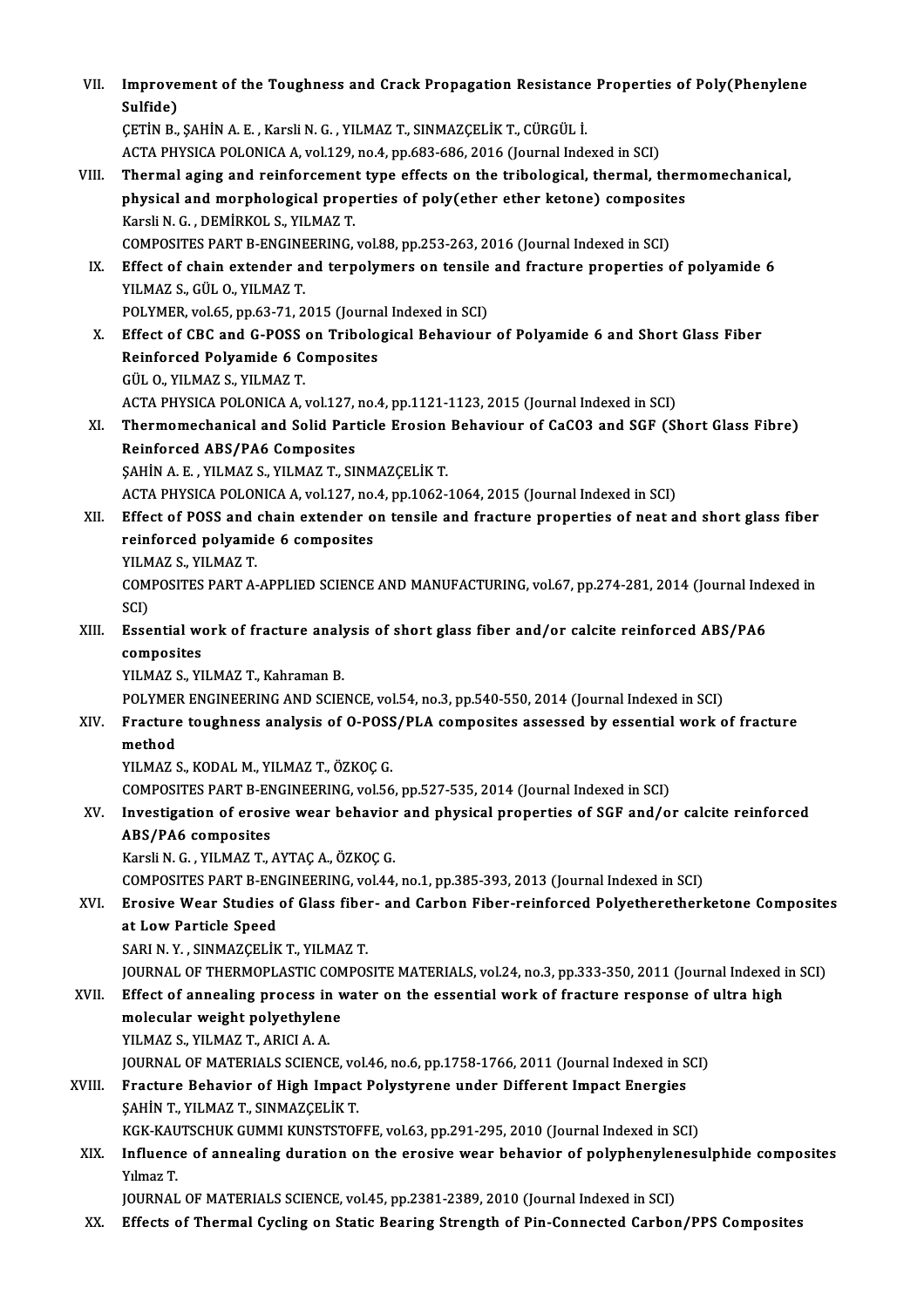YILMAZ T.,SINMAZÇELİKT. POLYMER COMPOSITES, vol.31, no.2, pp.328-333, 2010 (Journal Indexed in SCI) YILMAZ T., SINMAZÇELİK T.<br>POLYMER COMPOSITES, vol.31, no.2, pp.328-333, 2010 (Journal Indexed in SCI)<br>XXI. Bearing Strength of Pin-Connected Polymer Composites Subjected to Dynamic Loading<br>XII MAZ T. SINMAZCELİK T. POLYMER COMPOSITES, vol.<br>Bearing Strength of Pin-(YILMAZ T., SINMAZÇELİK T.<br>POLYMER COMPOSITES, vol. YILMAZ T., SINMAZÇELİK T.<br>POLYMER COMPOSITES, vol.31, no.1, pp.25-31, 2010 (Journal Indexed in SCI) YILMAZ T., SINMAZÇELİK T.<br>POLYMER COMPOSITES, vol.31, no.1, pp.25-31, 2010 (Journal Indexed in SCI)<br>XXII. Experimental Investigation of Acid Environment Influences on Load-Bearing Performance of Pin-<br>Connected Continuous C POLYMER COMPOSITES, vol.31, no.1, pp.25-31, 2010 (Journal Indexed in SCI)<br>Experimental Investigation of Acid Environment Influences on Load-Bearing Peri<br>Connected Continuous Glass-Fiber-Reinforced Polyphenylenesulfide Comp Connected Continuous Glass-Fiber-Reinforced Polyphenylenesulfide Composites YILMAZ T., SINMAZÇELİK T. Connected Continuous Glass-Fiber-Reinforced Polyphenylenesulfi<br>POLYMER COMPOSITES, vol.31, no.1, pp.1-9, 2010 (Journal Indexed in SCI)<br>Fffects of bydrothermal asing en glass fiber (polyotherimide (PEI) XXIII. Effects of hydrothermal aging on glass-fiber/polyetherimide (PEI) composites<br>YILMAZ T., SINMAZCELIK T. POLYMER COMPOSITES, vol.<br>Effects of hydrothermal<br>YILMAZ T., SINMAZÇELİK T.<br>JOUPNAL OF MATEPIALS SC JOURNALOFMATERIALS SCIENCE,vol.45,no.2,pp.399-404,2010 (Journal Indexed inSCI) XXIV. Effects of Geometric Parameters on the Pin-bearing Strength of Glass/Polyphenylenesulphide Composites YILMAZ T.,SINMAZÇELİKT. JOURNAL OF COMPOSITE MATERIALS, vol.43, no.20, pp.2239-2253, 2009 (Journal Indexed in SCI) YILMAZ T., SINMAZÇELİK T.<br>JOURNAL OF COMPOSITE MATERIALS, vol.43, no.20, pp.2239-2253, 2009 (Journal Indexed in<br>XXV. Fracture characteristics of high impact polystyrene under impact fatigue loadings<br>VILMAZ T. SAHIN T. **JOURNAL OF COMPOSITE MATERIALS<br>Fracture characteristics of high in<br>YILMAZ T., ŞAHİN T., SINMAZÇELİK T.**<br>JOURNAL OF MATERIALS SCIENCE YO YILMAZ T., ȘAHİN T., SINMAZÇELİK T.<br>JOURNAL OF MATERIALS SCIENCE, vol.44, no.16, pp.4308-4314, 2009 (Journal Indexed in SCI) YILMAZ T., ŞAHİN T., SINMAZÇELİK T.<br>JOURNAL OF MATERIALS SCIENCE, vol.44, no.16, pp.4308-4314, 2009 (Journal Indexed in SCI)<br>XXVI. Thermal aging effects on mechanical and tribological performance of PEEK and short fibe **JOURNAL OF MATERIALS SCIEN<br>Thermal aging effects on med<br>reinforced PEEK composites<br>Sinmazcelik T-Yilmaz T** Thermal aging effects<br>reinforced PEEK com<br>Sinmazcelik T., Yilmaz T.<br>MATEPIALS & DESICN reinforced PEEK composites<br>Sinmazcelik T., Yilmaz T.<br>MATERIALS & DESIGN, vol.28, no.2, pp.641-648, 2007 (Journal Indexed in SCI)<br>Coometris parameters and shamical sarrosian offects on bearing stre Sinmazcelik T., Yilmaz T.<br>MATERIALS & DESIGN, vol.28, no.2, pp.641-648, 2007 (Journal Indexed in SCI)<br>XXVII. Geometric parameters and chemical corrosion effects on bearing strength of polyphenylenesulphide<br>RPS sempesite MATERIALS & DES<br>Geometric parai<br>PPS composites<br>VILMAZ T. SINMA **Geometric parameters ar<br>PPS composites<br>YILMAZ T., SINMAZÇELİK T.<br>MATEPIALS & DESICN pp 1** PPS composites<br>YILMAZ T., SINMAZÇELİK T.<br>MATERIALS & DESIGN, pp.1695, 2007 (Journal Indexed in SCI Expanded) YILMAZ T., SINMAZÇELİK T.<br>MATERIALS & DESIGN, pp.1695, 2007 (Journal Indexed in SCI Expanded)<br>XXVIII. Investigation of load bearing performances of pin connected carbon/polyphenylene sulphide<br>composites under static loadin MATERIALS & DESIGN, pp.1695, 2007 (Journal In<br>Investigation of load bearing performances<br>composites under static loading conditions<br>Vylmer T. Sinmarcelik T. composites under static loading conditions<br>Yylmaz T., Sinmazcelik T. MATERIALS & DESIGN, vol.28, no.2, pp.520-527, 2007 (Journal Indexed in SCI)

## Articles Published in Other Journals

rticles Published in Other Journals<br>I. Effect of recycled polyethylene on storability of hazardous waste incinerator fly ashes: Towards a<br>now composite material nco i abholica in oche<br>Effect of recycled polyet<br>new composite material<br>Komenoğlu B Effect of recycled polyethylene on storability of hazardous wa<br>new composite material<br>Korucu M. K. , Yamanoğlu R., Karakulak E., Yılmaz T., Karslı Yılmaz N. G.<br>PAMUKKALE UNIVERSITY JOURNAL OF ENCINEERING SCIENGES RAMI

new composite material<br>Korucu M. K. , Yamanoğlu R., Karakulak E., Yılmaz T., Karslı Yılmaz N. G.<br>PAMUKKALE UNIVERSITY JOURNAL OF ENGINEERING SCIENCES-PAMUKKALE UNIVERSITESI MUHENDISLIK<br>PILIMLERLDERCISL Vol 24. np 506 511-2 Korucu M. K. , Yamanoğlu R., Karakulak E., Yılmaz T., Karslı Yılmaz N. G.<br>PAMUKKALE UNIVERSITY JOURNAL OF ENGINEERING SCIENCES-PAMUKKALE UNIVERSIT<br>BILIMLERI DERGISI, vol.24, pp.506-511, 2018 (International Refereed Univers BILIMLERI DERGISI, vol.24, pp.506-511, 2018 (International Refereed University Journal)

II. Plastik Dişli Çarklar ve Özellikleri<br>YILMAZ T. PAGEV Plastik Araştırma-Geliştirme ve İnceleme Dergisi, 2004 (National Non-Refereed Journal) YILMAZ T.<br>PAGEV Plastik Araştırma-Geliştirme ve İnceleme Dergisi, 2004 (National Non-Refereed Journal)<br>III. Polimer ve Polimer Matrisli Kompozit Malzemelerin Birleştirilmeleri: Mekanik Bağlama Elemanlarıyla<br>Birleştirme

## PAGEV Plasti<br>Polimer ve<br>Birleştirme<br>SINMAZCELİI Polimer ve Polimer Matri<br>Birleştirme<br>SINMAZÇELİK T., YILMAZ T.<br>BACEV Plastik Arastuma Ca Birleştirme<br>SINMAZÇELİK T., YILMAZ T.<br>PAGEV Plastik Araştırma-Geliştirme ve İnceleme Dergisi, 2004 (National Non-Refereed Journal)

#### Refereed Congress / Symposium Publications in Proceedings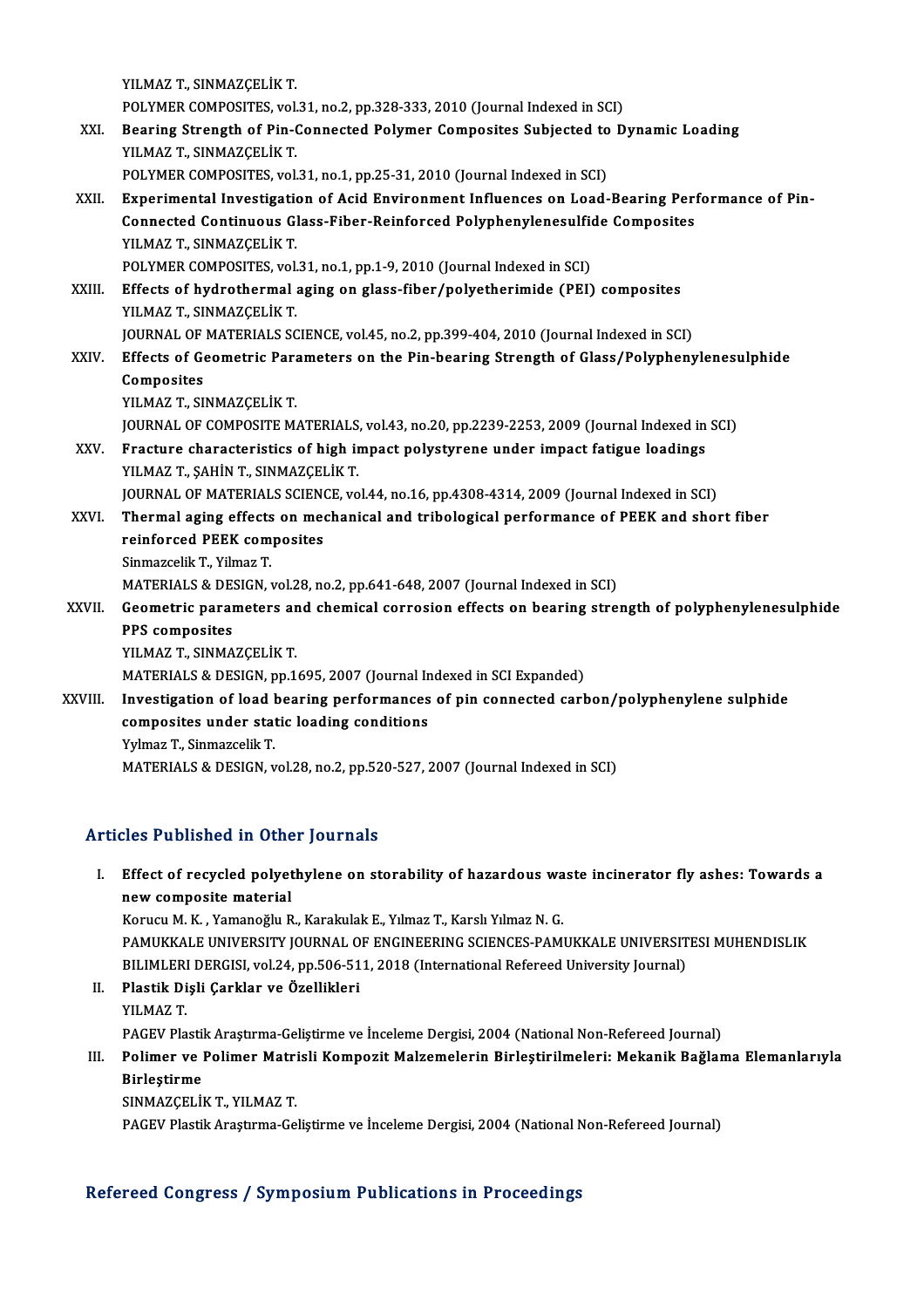- I. Investigation the Effects of Pumice Addition on the Mechanical, Thermomechanical and Tribological<br>Reponeties of PLA **Investigation the E**<br>Properties of PLA<br>Dincep II, KARSLLY Investigation the Effects of Pumice Addition on t<br>Properties of PLA<br>DİNCER U., KARSLI YILMAZ N. G. , ŞAHİN T., YILMAZ T.<br>2nd International Euresian Conference on Science Eng Properties of PLA<br>DiNCER U., KARSLI YILMAZ N. G. , ŞAHİN T., YILMAZ T.<br>2nd International Eurasian Conference on Science, Engineering and Technology (EurasianSciEnTech 2020),<br>Gaziantep, Turkey, 07 October 2020 DİNCER U., KARSLI YILMAZ N. G. , ŞA<br>2nd International Eurasian Conferen<br>Gaziantep, Turkey, 07 October 2020<br>Boris Asid Addition to Basalt Eib 2nd International Eurasian Conference on Science, Engineering and Technology (EurasianSciEnTech 2020<br>Gaziantep, Turkey, 07 October 2020<br>II. Boric Acid Addition to Basalt Fiber Reinforced PLA Matrix Composites: Effect of th Gaziantep, Turkey, 07 October 2020<br>Boric Acid Addition to Basalt Fiber Reinforced PLA Matrix Composites: Effeq<br>Modification on Mechanical, Tribological and Thermomechanical Properties<br>DiNCER U, KARSLLVU MAZ N.C., YU MAZ T Modification on Mechanical, Tribological and Thermomechanical Properties<br>DİNCER U., KARSLI YILMAZ N. G., YILMAZ T. Modification on Mechanical, Tribological and Thermomechanical Properties<br>DİNCER U., KARSLI YILMAZ N. G. , YILMAZ T.<br>2nd International Eurasian Conference on Science, Engineering and Technology (EurasianSciEnTech 2020),<br>Car DİNCER U., KARSLI YILMAZ N. G. , YI<br>2nd International Eurasian Conferen<br>Gaziantep, Turkey, 07 October 2020<br>Investigation the Preperties of P 2nd International Eurasian Conference on Science, Engineering and Technology (EurasianSciEnTech 2020),<br>Gaziantep, Turkey, 07 October 2020<br>III. Investigation the Properties of Basalt/Glass Fiber Reinforced Thermoplastic Pol Gaziantep, Turkey, 07 October 2020<br>Investigation the Properties of Basalt/Gla<br>the Presence of Hexagonal Boron Nitride<br>CÜLO KARSLUVUMAZN G - VUMAZT Investigation the Properties of Basa<br>the Presence of Hexagonal Boron Ni<br>GÜL O., KARSLI YILMAZ N. G. , YILMAZ T.<br>2nd International Eurosian Conference o the Presence of Hexagonal Boron Nitride<br>GÜL O., KARSLI YILMAZ N. G. , YILMAZ T.<br>2nd International Eurasian Conference on Science, Engineering and Technology (EurasianSciEnTech 2020), 7 - 09 GÜL O., KARSL<br>2nd Internatio<br>October 2020<br>Effects of Po 2nd International Eurasian Conference on Science, Engineering and Technology (EurasianSciEnTech<br>October 2020<br>IV. Effects of Boric Acid Addition on the Mechanical, Tribological and Thermal Properties of<br>Thermanlastic Polyce October 2020<br>Effects of Boric Acid Addition on th<br>Thermoplastic Polyester Elastomer<br>CÜLO KARSLI VU MAZN G - VU MAZT Effects of Boric Acid Addition on the<br>Thermoplastic Polyester Elastomer<br>GÜL O., KARSLI YILMAZ N. G. , YILMAZ T.<br>2nd International Eurosian Conference o Thermoplastic Polyester Elastomer<br>GÜL O., KARSLI YILMAZ N. G. , YILMAZ T.<br>2nd International Eurasian Conference on Science, Engineering and Technology (EurasianSciEnTech 2020), 7 - 09 GÜL O., KARSL<br>2nd Internatio<br>October 2020<br>Mechanisal 2nd International Eurasian Conference on Science, Engineering and Technology (EurasianSciEnTech 2020), 7 - 09<br>October 2020<br>V. Mechanical, Thermomechanical and Tribological Properties of Basalt Fiber and Pumice Included Pol October 2020<br>Mechanical, Thermomechanical a<br>(Lactic Acid) Matrix Composites<br>DINCEP U, KARSLI VU MAZ N.C., VU Mechanical, Thermomechanical and Tril<br>(Lactic Acid) Matrix Composites<br>DİNCER U., KARSLI YILMAZ N. G. , YILMAZ T.<br>Euro Asia 7th International Congress on Ann (Lactic Acid) Matrix Composites<br>DİNCER U., KARSLI YILMAZ N. G. , YILMAZ T.<br>Euro Asia 7th International Congress on Applied Sciences, Trabzon, Turkey, 21 August 2020 VI. MECHANICAL, THERMOMECHANICAL AND TRIBOLOGICAL PROPERTIES OF BASALT FIBER AND Euro Asia 7th International Congress on Applied Sciences, Trabzon, Turk<br>MECHANICAL, THERMOMECHANICAL AND TRIBOLOGICAL PROI<br>PUMICE INCLUDED POLY (LACTIC ACID) MATRIX COMPOSITES<br>Vilmaz T MECHAN<br>PUMICE<br>Yılmaz T.<br>EUPO ASI PUMICE INCLUDED POLY (LACTIC ACID) MATRIX COMPOSITES<br>Yılmaz T.<br>EURO ASIA 7th. INTERNATIONAL CONGRESS ON APPLIED SCIENCES, Trabzon, Turkey, 21 - 22 August 2020,<br>nn <sup>292</sup> Yılmaz 1<br>EURO A<br>pp.383<br>Investi EURO ASIA 7th. INTERNATIONAL CONGRESS ON APPLIED SCIENCES, Trabzon, Turkey, 21 - 22 /<br>pp.383<br>VII. Investigation the Effects of Boric Acid Addition on the Tribological, Mechanical and<br>Thermomechanical Preparties of Poly (La pp.383<br>Investigation the Effects of Boric Acid Addition on t<br>Thermomechanical Properties of Poly (Lactic Acid)<br>DiNCER U, KARSLIVU MAZ N.C., VU MAZ T
- Investigation the Effects of Boric Acid A<br>Thermomechanical Properties of Poly (<br>DİNCER U., KARSLI YILMAZ N. G. , YILMAZ T.<br>Euro Asia 7th International Congress on Ann Thermomechanical Properties of Poly (Lactic Acid)<br>DINCER U., KARSLI YILMAZ N. G. , YILMAZ T.<br>Euro Asia 7th International Congress on Applied Sciences, Trabzon, Turkey, 21 August 2020

## DINCER U., KARSLI YILMAZ N. G. , YILMAZ T.<br>Euro Asia 7th International Congress on Applied Sciences, Trabzon, Turkey, 21 August 2020<br>VIII. Pumice Addition to Basalt/Carbon/Glass Fiber Reinforced TPE Matrix Composites: Mech Tribological and Thermal Properties Pumice Addition to Basalt/Carbon/Glass Fiber Re<br>Tribological and Thermal Properties<br>KARTAL Y.G.,GÜL O., KARSLI YILMAZ N.G., YILMAZ T.<br>International Mermare Sciences Congress (IMASCON Sp International Marmara Sciences Congress (IMASCON Spring 2020), 19 - 20 June 2020

KARTAL Y. G. , GÜL O., KARSLI YILMAZ N. G. , YILMAZ T.<br>International Marmara Sciences Congress (IMASCON Spring 2020), 19 - 20 June 2020<br>IX. TRIBOLOGICAL AND THERMOMECHANICAL PROPERTIES OF BENTONITE AND CARBON FIBER<br>REI International Marmara Sciences Congress (IM<br>TRIBOLOGICAL AND THERMOMECHANIC<br>REINFORCED PPS MATRIX COMPOSITES<br>VIZU A DINCER U CÜLO KARSLIVUMAZI TRIBOLOGICAL AND THERMOMECHANICAL PROPERTII<br>REINFORCED PPS MATRIX COMPOSITES<br>KIZIL A., DİNÇER U., GÜL O., KARSLI YILMAZ N. G. , YILMAZ T.<br>4th International Sumnesium on Composite Materials (KOMP) REINFORCED PPS MATRIX COMPOSITES<br>KIZIL A., DİNÇER U., GÜL O., KARSLI YILMAZ N. G. , YILMAZ T.<br>4th International Symposium on Composite Materials (KOMPEGE 2018), İzmir, Turkey, 6 - 08 September 2018<br>EEEECT OE ZEOLITE ADDITI KIZIL A., DİNÇER U., GÜL O., KARSLI YILMAZ N. G. , YILMAZ T.<br>4th International Symposium on Composite Materials (KOMPEGE 2018), İzmir, Turkey, 6 - 08 September 2018<br>8. EFFECT OF ZEOLITE ADDITION ON THE MECHANICAL AND THERM

- X. EFFECT OF ZEOLITE ADDITION ON THE MECHANICAL AND THERMAL PROPERTIES OF BASALT FIBER<br>REINFORCED PPS MATRIX COMPOSITES GÜLO.,KIZILA.,DİNÇERU.,KARSLIYILMAZN.G. ,YILMAZ T. REINFORCED PPS MATRIX COMPOSITES<br>GÜL O., KIZIL A., DİNÇER U., KARSLI YILMAZ N. G. , YILMAZ T.<br>4th International Symposium on Composite Materials (KOMPEGE 2018), İzmir, Turkey, 6 - 08 September 2018<br>INVESTIC ATION THE TRIBO GÜL O., KIZIL A., DİNÇER U., KARSLI YILMAZ N. G. , YILMAZ T.<br>4th International Symposium on Composite Materials (KOMPEGE 2018), İzmir, Turkey, 6 - 08 September 2018<br>81. INVESTIGATION THE TRIBOLOGICAL AND THERMOMECHANICAL P
- 4th International Symposium on Composite Materials (KOMPEGE 2018), İzmir, Turkey, 6 (<br>INVESTIGATION THE TRIBOLOGICAL AND THERMOMECHANICAL PROPERTIES OF<br>BASALT FIBER REINFORCED POLY(LACTIC ACID) MATRIX HYBRID COMPOSITES<br>C INVESTIGATION THE TRIBOLOGICAL AND THEF<br>BASALT FIBER REINFORCED POLY(LACTIC ACI)<br>Gül O., Kızıl A., Dinçer U., Karslı Yılmaz N. G. , Yılmaz T.<br>4th International Sumnesium on Comnesite Meteriale 6ül O., Kızıl A., Dinçer U., Karslı Yılmaz N. G. , Yılmaz T.<br>4th International Symposium on Composite Materials (KOMPEGE 2018), İzmir, Turkey, 6 - 08 September 2018
- Gül O., Kızıl A., Dinçer U., Karslı Yılmaz N. G. , Yılmaz T.<br>4th International Symposium on Composite Materials (KOMPEGE 2018), İzmir, Turkey, 6 08 September 2018<br>XII. Zeolite Addition to Basalt Fiber Reinforced PPS Matr 4th International Symposium on Comp<br>Zeolite Addition to Basalt Fiber Re<br>and Thermomechanical Properties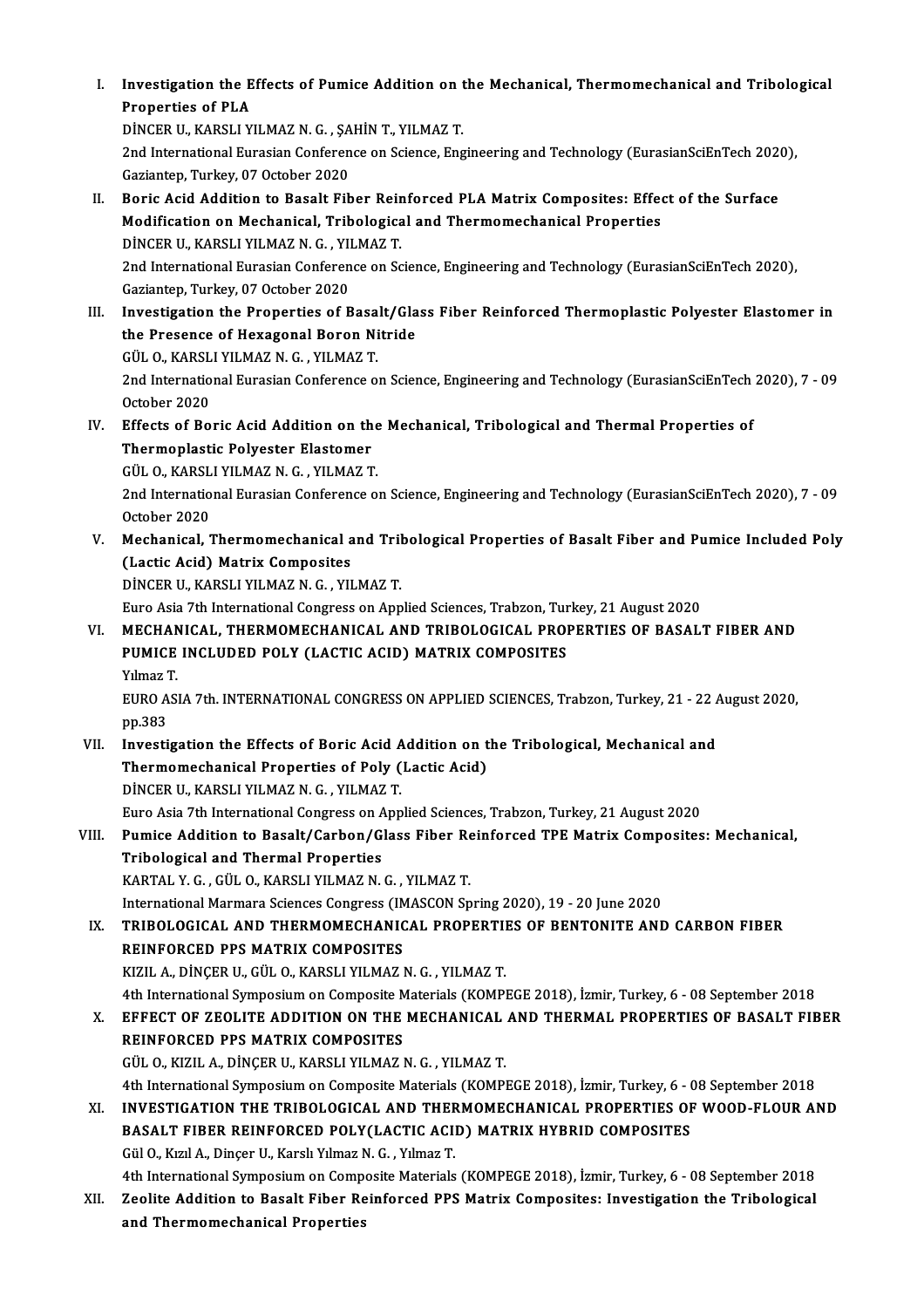DİNÇER U., KIZIL A., GÜL O., KARSLI YILMAZ N. G. , YILMAZ T.<br>V. International Multidissiplinary Congress of Eurosia V. Inter

V. International Multidisciplinary Congress of Eurasia, V. International Multidisciplinary Congress of Eurasia<br>(IMCOFE), Barcelona, Spain, 24 - 26 July 2018 DİNÇER U., KIZIL A., GÜL O., KARSLI YILMAZ N.<br>V. International Multidisciplinary Congress of E<br>(IMCOFE), Barcelona, Spain, 24 - 26 July 2018<br>Investigation the Meshanisel and Therme V. International Multidisciplinary Congress of Eurasia, V. International Multidisciplinary Congress of Eurasia<br>(IMCOFE), Barcelona, Spain, 24 - 26 July 2018<br>XIII. Investigation the Mechanical and Thermal Properties of TPE

(IMCOFE), Barcelona, Spain, 24 - 2<br>Investigation the Mechanical<br>Boron Oxide Hybrid Addition<br>CÜLO KAPSLUVU MAZN C - VU Investigation the Mechanical and Th<br>Boron Oxide Hybrid Addition<br>GÜL O., KARSLI YILMAZ N. G. , YILMAZ T.<br>V. International Multidissinlinery Congres Boron Oxide Hybrid Addition<br>GÜL O., KARSLI YILMAZ N. G. , YILMAZ T.<br>V. International Multidisciplinary Congress of Eurasia, V. International Multidisciplinary Congress of Eurasia<br>(IMCOEE), Parcelara, Spain. 24 – 26 July 20 GÜL O., KARSLI YILMAZ N. G. , YILMAZ T.<br>V. International Multidisciplinary Congress of E<br>(IMCOFE), Barcelona, Spain, 24 - 26 July 2018<br>Effect of Bontonito Addition on the Mosh: V. International Multidisciplinary Congress of Eurasia, V. International Multidisciplinary Congress of Eurasia<br>(IMCOFE), Barcelona, Spain, 24 - 26 July 2018<br>XIV. Effect of Bentonite Addition on the Mechanical and Thermal P (IMCOFE), Barcelona, Spai<br>Effect of Bentonite Add<br>PPS Matrix Composites<br>PIZU A DINCER U CÜLO Effect of Bentonite Addition on the Mechanical and Th<br>PPS Matrix Composites<br>KIZIL A., DİNÇER U., GÜL O., KARSLI YILMAZ N. G. , YILMAZ T.<br>V. International Multidissinlinery Congress of Eurasia V. Inter PPS Matrix Composites<br>KIZIL A., DINÇER U., GÜL O., KARSLI YILMAZ N. G. , YILMAZ T.<br>V. International Multidisciplinary Congress of Eurasia, V. International Multidisciplinary Congress of Eurasia<br>(IMCOFE), Barcelona, Spain, KIZIL A., DİNÇER U., GÜL O., KARSLI YILMAZ N. G., YILMAZ T. V. International Multidisciplinary Congress of Eurasia, V. International Multidisciplinary Congress of Eurasia<br>(IMCOFE), Barcelona, Spain, 24 - 26 July 2018<br>XV. Effects of Basalt Fiber and Boron Oxide Hybrid Addition on Ad (IMCOFE), Barcelona, Spain, 24 - 26 July 2)<br>Effects of Basalt Fiber and Boron Oxi<br>Properties of TPE Matrix Composites Effects of Basalt Fiber and Boron Ox<br>Properties of TPE Matrix Composite<br>GÜL O., KARSLI YILMAZ N. G. , YILMAZ T.<br>2ND INTERNATIONAL CONEERENCE ON Properties of TPE Matrix Composites<br>GÜL O., KARSLI YILMAZ N. G. , YILMAZ T.<br>2ND INTERNATIONAL CONFERENCE ON TRIBOLOGY (TURKEYTRIB'18), İstanbul, Turkey, 18 - 20 April 2018 GÜL O., KARSLI YILMAZ N. G. , YILMAZ T.<br>2ND INTERNATIONAL CONFERENCE ON TRIBOLOGY (TURKEYTRIB'18), İstanbul, Turkey, 18 - 20<br>XVI. Zeolite and Carbon Fiber Reinforced PPS Matrix Hybrid Composites: Tribological and<br>Therm 2ND INTERNATIONAL CONFEREN<br>Zeolite and Carbon Fiber Reini<br>Thermomechanical Properties<br>DiNGER H KIZH A GÜLO KARSI Zeolite and Carbon Fiber Reinforced PPS Matrix Hybri<br>Thermomechanical Properties<br>DİNÇER U., KIZIL A., GÜL O., KARSLI YILMAZ N. G. , YILMAZ T.<br>2ND INTERNATIONAL CONEERENCE ON TRIBOLOCY (TURKE Thermomechanical Properties<br>DİNÇER U., KIZIL A., GÜL O., KARSLI YILMAZ N. G. , YILMAZ T.<br>2ND INTERNATIONAL CONFERENCE ON TRIBOLOGY (TURKEYTRIB'18), İstanbul, Turkey, 18 - 20 April 2018<br>Investigation the Tribological and Th DİNÇER U., KIZIL A., GÜL O., KARSLI YILMAZ N. G. , YILMAZ T.<br>2ND INTERNATIONAL CONFERENCE ON TRIBOLOGY (TURKEYTRIB'18), İstanbul, Turkey, 18 - 20 April 2018<br>XVII. Investigation the Tribological and Thermomechanical Propert 2ND INTERNATIONAL CONFERENCE ON<br>Investigation the Tribological and T<br>Reinforced PPS Matrix Composites<br>FIZU A DINGER U. CÜLO KARSLIVU Investigation the Tribological and Thermomechanical<br>Reinforced PPS Matrix Composites<br>KIZIL A., DİNÇER U., GÜL O., KARSLI YILMAZ N. G. , YILMAZ T.<br>2ND INTERNATIONAL CONEERENCE ON TRIROLOCY (TURKE Reinforced PPS Matrix Composites<br>2NDINGER U., GÜL O., KARSLI YILMAZ N. G. , YILMAZ T.<br>2ND INTERNATIONAL CONFERENCE ON TRIBOLOGY (TURKEYTRIB'18), 18 - 20 April 2018 KIZIL A., DİNÇER U., GÜL O., KARSLI YILMAZ N. G. , YILMAZ T.<br>2ND INTERNATIONAL CONFERENCE ON TRIBOLOGY (TURKEYTRIB'18), 18 - 20 April 2018<br>XVIII. Investigation the Adhesive Wear, Mechanical and Thermal Properties of Polyam 2ND INTERNATIONAL CONFERENCE ON TRIBOLOGY (<br>Investigation the Adhesive Wear, Mechanical an<br>Presence of PBO, CBC and POSS Chain Extender<br>CULO, KARATAS E, KARSLUVUMAZ N.C., VUMAZ T Investigation the Adhesive Wear, Mechanical an<br>Presence of PBO, CBC and POSS Chain Extender<br>GÜL O., KARATAŞ E., KARSLI YILMAZ N. G. , YILMAZ T.<br>International Academis Besearsh Congress INES 2017 Presence of PBO, CBC and POSS Chain Extender<br>GÜL O., KARATAŞ E., KARSLI YILMAZ N. G. , YILMAZ T.<br>International Academic Research Congress-INES 2017, 18 - 21 October 2017 GÜL O., KARATAŞ E., KARSLI YILMAZ N. G. , YILMAZ T.<br>International Academic Research Congress-INES 2017, 18 - 21 October 2017<br>XIX. Mechanical, Thermal and Morphological Properties of Carbon Fiber and Graphene Nanoplatelet<br>P International Academic Research Congress-INES 2017, 18 - 21 October 2017<br>Mechanical, Thermal and Morphological Properties of Carbon Fiber and Graphene<br>Reinforced Polyamide 6,6 Hybride Composites: Effect of Chain Extender A Mechanical, Thermal and Morphological Proper<br>Reinforced Polyamide 6,6 Hybride Composites:<br>KARATAŞ E., GÜL O., KARSLI YILMAZ N. G. , YILMAZ T.<br>International Academia Besearsh Congress INES 2017 Reinforced Polyamide 6,6 Hybride Composites: Effect of Chain Extender Addition<br>KARATAŞ E., GÜL O., KARSLI YILMAZ N. G. , YILMAZ T.<br>International Academic Research Congress-INES 2017, 18 - 21 October 2017 XX. Effects of Coupling Agent Addition on the Fracture Toughness, Mechanical, Thermal and International Academic Research Congress-INES 2017, 18 - 21 October 2017<br>Effects of Coupling Agent Addition on the Fracture Toughness, Mechanical, Thermal ar<br>Morphological Properties of Glass Fiber Reinforced Polyamide 6,6 Effects of Coupling Agent Addition on the Fractu<br>Morphological Properties of Glass Fiber Reinfor<br>GÜL O., KARATAŞ E., KARSLI YILMAZ N. G. , YILMAZ T.<br>Ath International Conference on Computational and E. GÜL O., KARATAŞ E., KARSLI YILMAZ N. G. , YILMAZ T.<br>4th International Conference on Computational and Experimental Science and Engineering, 4 - 08 October 2017 GÜL O., KARATAŞ E., KARSLI YILMAZ N. G. , YILMAZ T.<br>4th International Conference on Computational and Experimental Science and Engineering, 4 - 08 October 20<br>XXI. Mechanical, Thermal and Morphological Properties of Graphen 4th International Conference on Computational and Experimental Science and Engineering, 4 - 08 Octobe<br>Mechanical, Thermal and Morphological Properties of Graphene Nanoplatelet and Carbon F<br>Reinforced Poly(Phenylene Sulphid Mechanical, Thermal and Morpl<br>Reinforced Poly(Phenylene Sul<sub>)</sub><br>Terpolymer as Matrix Modifier<br>C<sup>iji</sup> O KABATAS E KABSLIVII MA Reinforced Poly(Phenylene Sulphide) Composites In The Presence Of Glycidyl Methacrylate<br>Terpolymer as Matrix Modifier<br>GÜL O., KARATAŞ E., KARSLI YILMAZ N. G. , YILMAZ T. Terpolymer as Matrix Modifier<br>GÜL O., KARATAŞ E., KARSLI YILMAZ N. G. , YILMAZ T.<br>4th International Conference on Computational and Experimental Science and Engineering, 4 - 08 October 2017<br>Investigation Adhesiye Wear and GÜL O., KARATAŞ E., KARSLI YILMAZ N. G. , YILMAZ T.<br>4th International Conference on Computational and Experimental Science and Engineering, 4 - 08 October<br>XXII. Investigation Adhesive Wear and Thermomechanical Properties o 4th International Conference on Computational and Experimental Science and Engineering, 4 - 08 October<br>Investigation Adhesive Wear and Thermomechanical Properties of Carbon Fiber Reinforced<br>Poly(Phenylene Sulphide) Composi XXII. Investigation Adhesive Wear and Thermomechanical Properties of Carbon Fiber Reinforced<br>Poly(Phenylene Sulphide) Composites In The Presence Of Graphene Nanoplatelet and Glycdy<br>Metachrylate Terpolymer<br>KARATAŞ E., GÜL O Poly (Phenylene Sulphide) Composites In The Presence Of Graphene Nanoplatelet and Glycdyl 9th International Conference on Tribology, BALKANTRIB'17, 13 - 15 September 2017 KARATAŞ E., GÜL O., KARSLI YILMAZ N. G. , YILMAZ T.<br>9th International Conference on Tribology, BALKANTRIB'17, 13 - 15 September 2017<br>2011. Investigation Effect of Graphene Nanoplatelet and 1,4-phenylene-bis- oxazoline Chai 9th International Conference on Tribology, BALKANTRIB'17, 13 - 15 September 2017<br>Investigation Effect of Graphene Nanoplatelet and 1,4-phenylene-bis- oxazoline Chain Extender<br>Addition on Adhesive Wear and Thermomechanical Investigatio<br>Addition on<br>Composites<br>KARATAS E Addition on Adhesive Wear and Thermomechanical Properties of Carbon Fiber Reinforced PA6,6<br>Composites<br>KARATAŞ E., GÜL O., KARSLI YILMAZ N. G. , YILMAZ T.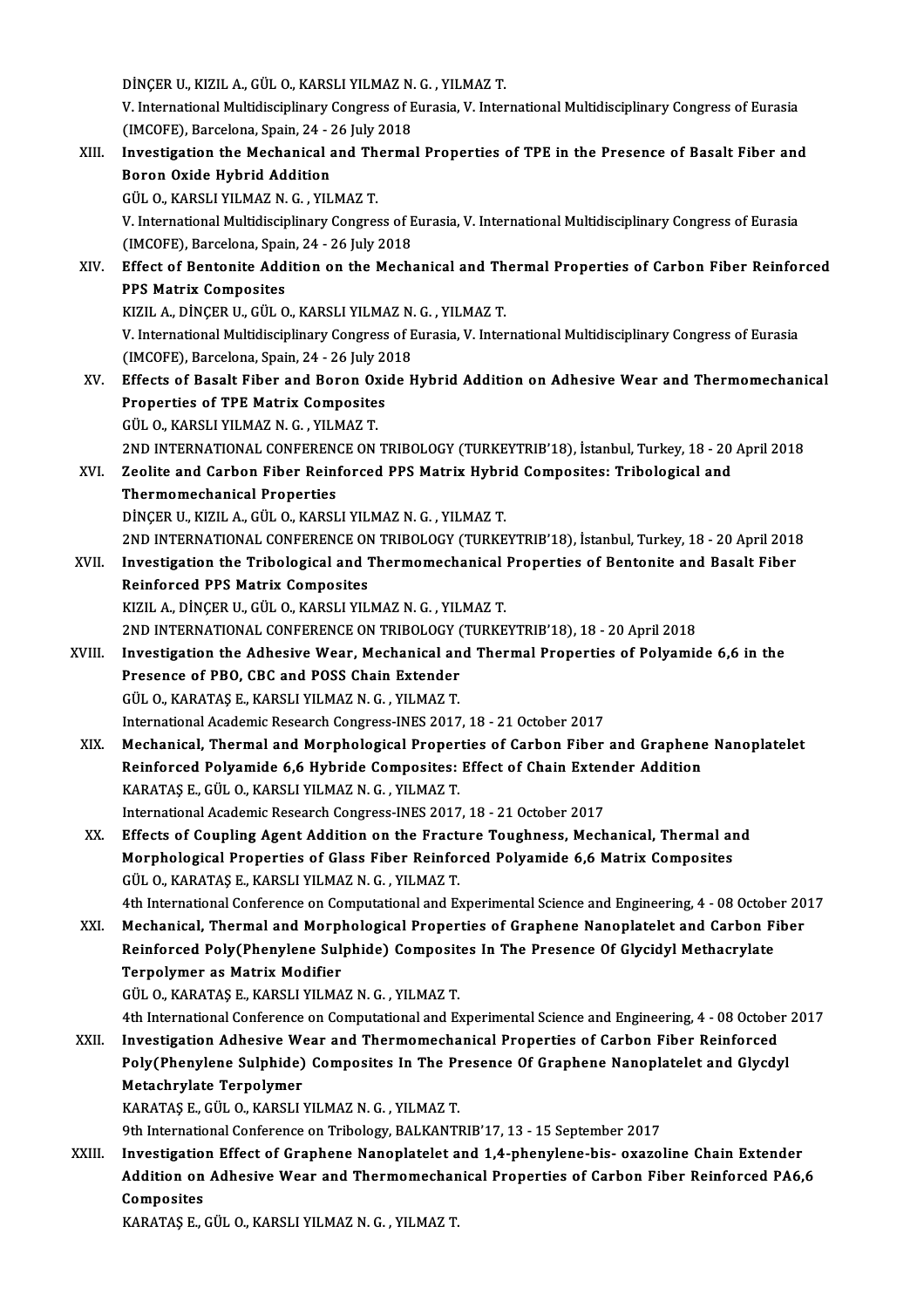|             | 9th International Conference on Tribology, BALKANTRIB'17, 13 - 15 September 2017                              |
|-------------|---------------------------------------------------------------------------------------------------------------|
| XXIV.       | Investigation the Effect of Chain Extender Addition on the Adhesive Wear, Thermal and                         |
|             | Thermomechanical Properties of Glass Fiber Reinforced Polyamide 6,6 Composites                                |
|             | GÜL O., KARATAŞ E., KARSLI YILMAZ N. G., YILMAZ T.                                                            |
|             | 9th International Conference on Tribology, BALKANTRIB'17, 13 - 15 September 2017                              |
| XXV.        | POLIFENILENSÜLFID MATRISLI KOMPOZITLERDE KISA CAM FIBER TAKVIYESININ TRIBOLOJIK                               |
|             | ÖZELLİKLERE ETKİSİ                                                                                            |
|             | YETIŞTIREN H., ZEREN A., YILMAZ T.                                                                            |
|             |                                                                                                               |
|             | Uluslararası Mühendislik Araştırmaları Sempozyumu, UMAS 2017, 11 - 13 September 2017                          |
| XXVI.       | Effect of Chain Extender and Impact Modifier Addition on Adhesive Wear and Thermal Properties of              |
|             | Recycled Polycarbonate                                                                                        |
|             | KARATAŞ E, KARSLI YILMAZ N. G., YILMAZ T.                                                                     |
|             | 7th International Advances in Applied Physics and Materials Science Congress Exhibition (APMAS 2017), 22 - 26 |
|             | April 2017                                                                                                    |
| XXVII.      | Simultaneously Improvement of the Mechanical Strength and Fractural Toughness Properties of                   |
|             | Recycled Polycarbonate in the Presence of Diisocyanate Based Chain Extender and Glycidyl                      |
|             | Methacrylate Terpolymer Based Impact Modifier                                                                 |
|             | KARATAŞ E., KARSLI YILMAZ N. G., YILMAZ T.                                                                    |
|             | 7th International Advances in Applied Physics and Materials Science Congress Exhibition (APMAS 2017), 22 - 26 |
|             | April 2017                                                                                                    |
| XXVIII.     | The Effect of Natural Weathering on the Morphological and Thermal Properties of Polyetherimide                |
|             | (PEI) Composites                                                                                              |
|             | ŞAHİN T., ŞAHİN Ş., YILMAZ T.                                                                                 |
|             | 7th International Advances in Applied Physics and Materials Science Congress Exhibition (APMAS 2017), 22 - 26 |
|             | April 2017                                                                                                    |
| XXIX.       | Investigation Parameter Effects on Tribological Performance of Short Carbon Fiber and Pumice                  |
|             | Particle Reinforced PPS/PA66 Blend                                                                            |
|             | ŞAHİN A. E., YILMAZ S., SINMAZÇELİK T., YILMAZ T.                                                             |
|             | MACRO 2016-46th IUPAC WORLD POLYMER CONGRESS, 17 - 21 July 2016                                               |
| XXX.        | Simultaneously Improvement of the Mechanical Strength and Fractural Toughness Properties of                   |
|             | <b>Recycled Polycarbonate</b>                                                                                 |
|             | DEMİR D., KARSLI YILMAZ N. G., YILMAZ T.                                                                      |
|             | MACRO 2016-46th IUPAC WORLD POLYMER CONGRESS, 17 - 21 July 2016                                               |
| XXXI.       | Effects of Terpolymer Addition on The Thermal and TermomechanicalProperties of Poly Phenylene                 |
|             | Sulfide                                                                                                       |
|             | ÇETİN B., ŞAHİN A. E., YILMAZ T., SINMAZÇELİK T., CÜRGÜL İ.                                                   |
|             | 6th International Advances in Applied Physics and Materials Science Congress & Exhibition, 1 - 03 June 2016   |
| XXXII.      | Investigation of Thermal Mechanical Properties and Abrasive Wear Behaviour of Pumice Particle                 |
|             | Short Carbon Fibre and POSS Reinforced PPS                                                                    |
|             |                                                                                                               |
|             | YILMAZ S., ŞAHİN A. E., GÜL O., SINMAZÇELİK T., YILMAZ T.                                                     |
|             | The International Conference on Engineering and Natural Sciences (ICENS-2016), 24 - 28 May 2016               |
| XXXIII.     | Tribological Performance of Short Carbon Fiber and Pumice Particle Reinforced PPS/PA66 Blend                  |
|             | ŞAHİN A. E., YILMAZ S., SINMAZÇELİK T., YILMAZ T.                                                             |
|             | The International Conference on Engineering and Natural Sciences (ICENS), 24 - 28 May 2016                    |
| XXXIV       | POMZA TOZU VE KARBON ELYAF TAKVİYELİ POLİFENİLEN SÜLFİD PPS KOMPOZİTLERİN ADHEZİF                             |
|             | AŞINMA DAVRANIŞININ İNCELENMESİ                                                                               |
|             | YILMAZ S., ŞAHİN A. E., YILMAZ T., SINMAZÇELİK T.                                                             |
|             | ULUSLARARASI KATILIMLI III. EGE KOMPOZİT MALZEMELER SEMPOZYUMU, 5 - 07 November 2015                          |
| <b>XXXV</b> | Pomza Tozu ve Karbon Elyaf Takviyeli Polifenilen Sülfid (PPS) Kompozitlerin Adhezif Aşınma                    |
|             | Davranışının İncelenmesi                                                                                      |
|             | YILMAZ S., ŞAHİN A. E., YILMAZ T., SINMAZÇELİK T.                                                             |
|             |                                                                                                               |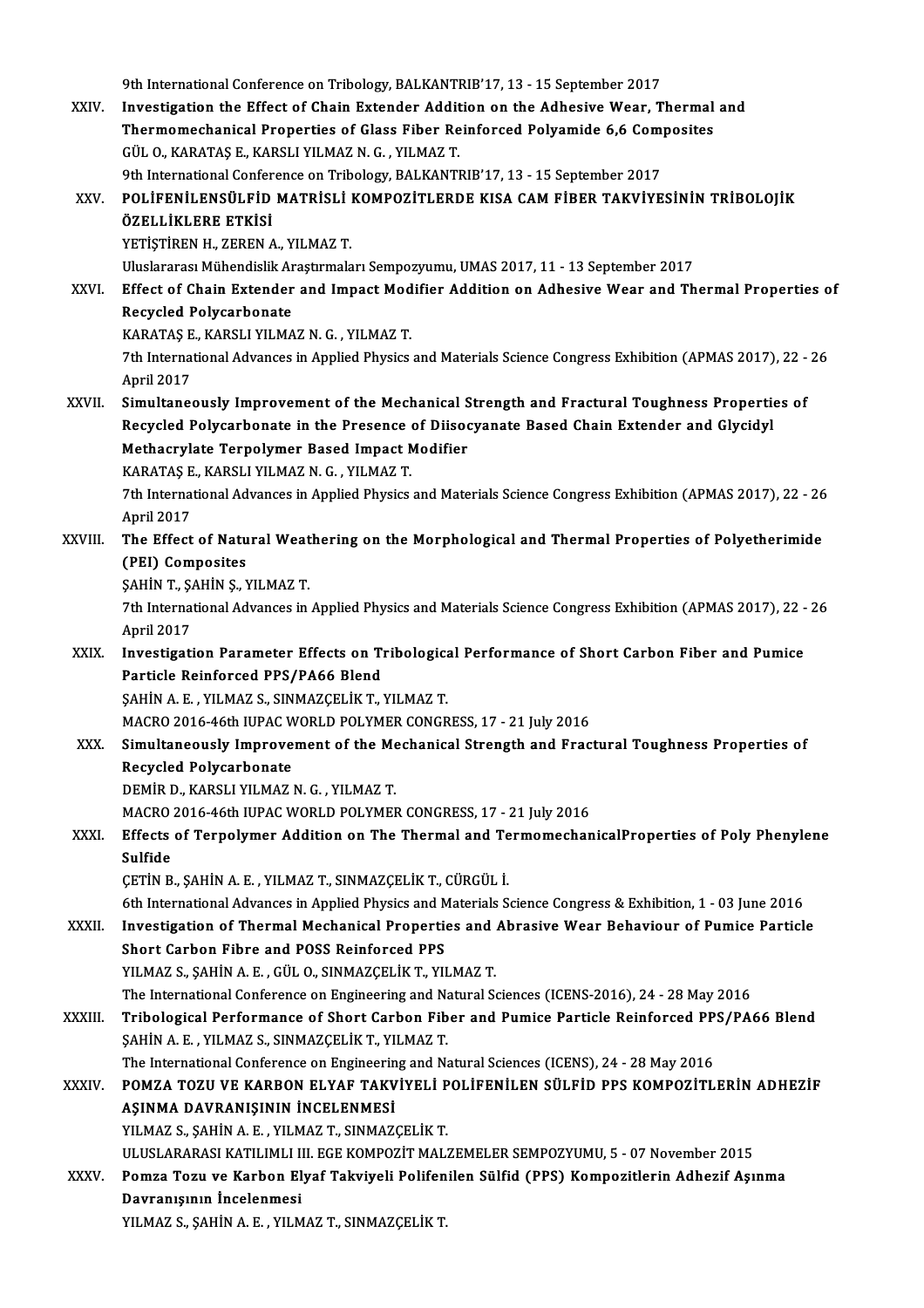Uluslararası Katılımlı III. Ege Kompozit Malzemeler Sempozyumu, Turkey, 5 - 07 November 2015<br>Ceni Dönüstünülmüş PET Polikarbanat Harmanlarının Özelliklerinin Zingir Uratısı Kull Uluslararası Katılımlı III. Ege Kompozit Malzemeler Sempozyumu, Turkey, 5 - 07 November 2015<br>XXXVI. Geri Dönüştürülmüş PET Polikarbonat Harmanlarının Özelliklerinin Zincir Uzatıcı Kullanılarak<br>İvilestinilmesi Uluslararası Kat<br>Geri Dönüştür<br>İyileştirilmesi<br>Cül O KARSLL Geri Dönüştürülmüş PET Polikarbonat Harmaı<br>İyileştirilmesi<br>GÜL O., KARSLI YILMAZ N. G. , YILMAZ S., YILMAZ T.<br>LUlusel Plastik Telmalejileri Sermesunumu"Plastikler İ**yileştirilmesi**<br>GÜL O., KARSLI YILMAZ N. G. , YILMAZ S., YILMAZ T.<br>I. Ulusal Plastik Teknolojileri Sempozyumu"Plastikler, Polimer Kompozitler, Şekillendirme Teknolojileri, Turkey, 15 -<br>16 October 2015 GÜL O., KARSLI YILMAZ N. G., YILMAZ S., YILMAZ T. I. Ulusal Plastik Teknolojileri Sempozyumu"Plastikler, Polimer Kompozitler, Şekillendirme Teknolojileri, Turkey, 15<br>16 October 2015<br>XXXVII. GERİ DÖNÜŞTÜRÜLMÜŞ PET VE POLİKARBONAT HARMANLARININ ÖZELLİKLERİNİN ZİNCİR UZA 16 October 2015<br>GERİ DÖNÜŞTÜRÜLMÜŞ PET VE PO<br>KULLANILARAK İYİLEŞTİRİLMESİ<br>CÜL O, KARSI I YU MAZ N.C., YU MAZ GERİ DÖNÜŞTÜRÜLMÜŞ PET VE POLİKARBON*!*<br>KULLANILARAK İYİLEŞTİRİLMESİ<br>GÜL O., KARSLI YILMAZ N. G. , YILMAZ S., YILMAZ T.<br>1. Ulusal Plastik Taknalajileri Semnezzumu (UPTS20 KULLANILARAK İYİLEŞTİRİLMESİ<br>GÜL O., KARSLI YILMAZ N. G. , YILMAZ S., YILMAZ T.<br>1. Ulusal Plastik Teknolojileri Sempozyumu (UPTS2015), Turkey, 15 - 16 October 2015<br>Isıl Yaslanma ve Takvive Maksmesi Türünün Boli(Eter Eter K GÜL O., KARSLI YILMAZ N. G. , YILMAZ S., YILMAZ T.<br>1. Ulusal Plastik Teknolojileri Sempozyumu (UPTS2015), Turkey, 15 - 16 October 2015<br>XXXVIII. Isıl Yaşlanma ve Takviye Malzemesi Türünün Poli(Eter Eter Keton) Kompozitl 1. Ulus<br>Isıl Ya<br>Etkisi<br>DEMin Isıl Yaşlanma ve Takviye Malzemesi Türün<br>Etkisi<br>DEMİRKOL Ş., KARSLI YILMAZ N. G. , YILMAZ T.<br>L Ulusal Plastik Telmolojileri Semnezuymu"Plast Etkisi<br>DEMİRKOL Ş., KARSLI YILMAZ N. G. , YILMAZ T.<br>I. Ulusal Plastik Teknolojileri Sempozyumu"Plastikler, Polimer Kompozitler, Şekillendirme Teknolojileri, Turkey, 15 -DEMİRKOL Ş., KAI<br>I. Ulusal Plastik Te<br>16 October 2015<br>Imnasyomant th I. Ulusal Plastik Teknolojileri Sempozyumu"Plastikler, Polimer Kompozitler, Şekillendirme Tekn<br>16 October 2015<br>XXXIX. Improvement the thoughness and crack propagation resistance properties of Poly 16 October 2015<br>Improvement the thoughness and crack propagation resistance properties of Poly<br>phenylenesulphide PPS Improvement the thoughness and crack propagation rephenylenesulphide PPS<br>ÇETİN B., ŞAHİN A.E. , YILMAZ T., SINMAZÇELİK T., CÜRGÜL İ.<br>E.th International advances in Annlied Physics and materials s phenylenesulphide PPS<br>ÇETİN B., ŞAHİN A. E. , YILMAZ T., SINMAZÇELİK T., CÜRGÜL İ.<br>5 th International advances in Applied Physics and materials science Congress & exhibition (APMAS2015), 16 - 19 CETIN B., ŞA<br>5 th Interna<br>April 2015<br>Improvem S th International advances in Applied Physics and materials science Congress & exhibition (APMAS2015), 16 - 19<br>April 2015<br>XL. Improvement the Toughness and Crack Propagation Resistance Properties of Poly Phenylene Sulfide April 2015<br>Improvement the Toughness and Crack Propagation Resistance Properties of Poly Phenylene Sulfide<br>ÇETİN B., ŞAHİN A. E. , YILMAZ T., SINMAZÇELİK T., CÜRGÜL İ. Improvement the Toughness and Crack Propagation Resistance Properties of Poly Phenylene Sulfid<br>ÇETİN B., ŞAHİN A. E. , YILMAZ T., SINMAZÇELİK T., CÜRGÜL İ.<br>5th International Advances in Applied Physics and Materials Scienc CETIN B., ŞA<br>5th Interna<br>April 2015<br>Improvem 5th International Advances in Applied Physics and Materials Science Congress Exhibition, Muğla, Turkey, 16 - 19<br>April 2015<br>XLI. Improvement the Toughness and Crack Propagation Resistance Properties of Poly Phenylene Sulfid April 2015<br>Improvem<br>(PPS) Improvement the Toughness and Crack Propagation Resistance Properties of Poly Phenylene Sulfide 5th International Advances in Applied Physics and Materials Science Congress & Exhibition (APMAS 2015), 16 - 19<br>April 2015 CETIN B., SAHIN A. E., YILMAZ T., SINMAZCELIK T., CÜRGÜL İ. Sth International Advances in Applied Physics and Materials Science Congress & Exhibition (APMAS 2015), 16 - 19<br>April 2015<br>XLII. Improvement the Toughness and Crack Propagation Resistance Properties of Poly Phenylene Sulfi April 2015<br>Improvement the Toughness and Crack Propagation Resistance Properties<br>ÇETİN B., ŞAHİN A. E. , KARSLI YILMAZ N. G. , YILMAZ T., SINMAZÇELİK T., CÜRGÜL İ.<br>Eth International Advances in Applied Physics and Material Improvement the Toughness and Crack Propagation Resistance Properties of Poly Phenylene Su<br>CETIN B., SAHIN A. E. , KARSLI YILMAZ N. G. , YILMAZ T., SINMAZCELIK T., CÜRGÜL I.<br>5th International Advances in Applied Physics an CETIN B., SAHIN A. E. , KARSLI YILMAZ N. G. , YILMAZ T., SINMAZCELIK T., CÜRGÜL I.<br>5th International Advances in Applied Physics and Materials Science Congress & Exhibition, 5t<br>Advances in Applied Physics and Materials Sci 5th International Advances in Applied Physics and Materials Science Congress & Exhibition, 5th International<br>Advances in Applied Physics and Materials Science Congress & Exhibition, 16 - 19 April 2015<br>XLIII. Investigation Advances in Applied Physics and Materials Science Congress & Exhibition, 16 - 19 April 2015<br>Investigation the Properties of Recycled PET/PC Blends In the Presence of Epoxy<br>Extender<br>GÜL 0.. YILMAZ S.. KARSLI YILMAZ N. G. . XLIII. Investigation the Properties of Recycled PET/PC Blends In the Presence of Epoxy Based Chain Extender<br>GÜL O., YILMAZ S., KARSLI YILMAZ N. G. , YILMAZ T.<br>5th INTERNATIONAL ADVANCES IN APPLIED PHYSICS AND MATERIALS SCIENCE CONGRESS & EXHIBITION, 16 -<br>19 April 2015 GÜL O., YILMA<br>5th INTERNAT<br>19 April 2015<br>Enasture Tou 5th INTERNATIONAL ADVANCES IN APPLIED PHYSICS AND MATERIALS SCIENCE CONGRESS & EXHIBITION<br>19 April 2015<br>XLIV. Fracture Toughness Evaluation Of Toughened Polyamide 6 with Lotader And Chain Extenders<br>VII MAZ S VII MAZ T 19 April 2015<br>Fracture Toughness Evaluation Of Toughened Polyamide 6 with Lotader And Chain Extenders<br>YILMAZ S., YILMAZ T. Fracture Toughness Evaluation Of Toughened Polyamide 6 with Lotader And Chain Extenders<br>YILMAZ S., YILMAZ T.<br>ICCE-22 Twenty Second Annual International Conference on Composites/Nano Engineering, 13 - 19 July 2014<br>Essential YILMAZ S., YILMAZ T.<br>ICCE-22 Twenty Second Annual International Conference on Composites/Nano Engineering, 13<br>XLV. Essential Work of Fracture Toughness and Mechanical Properties of Recycled PA 6 ICCE-22 Twenty Second Annu<br>Essential Work of Fractur<br>GÜL O., YILMAZ S., YILMAZ T.<br>22nd Annual International Co Essential Work of Fracture Toughness and Mechanical Properties of Recycled PA 6<br>GÜL 0., YILMAZ S., YILMAZ T.<br>22nd Annual International Conference on Composites or Nano Engineering, ICCE-22, 13 - 19 July 2014 GÜL O., YILMAZ S., YILMAZ T.<br>22nd Annual International Conference on Composites or Nano Engineering, ICCE-22, 13 - 19 July 2014<br>XLVI. The Twenty second Annual International Conference on COMPOSITES NANO ENGINEERING ICCE 22 22nd Annual International Co<br>The Twenty second Annua<br>GÜL O., YILMAZ S., YILMAZ T. The Twenty second Annual International Conference on COMPOSITES NANO ENGINEERING ICCE 22<br>GÜL O., YILMAZ S., YILMAZ T.<br>4. The International Advances In Applied Physics And Materials Science CongressExhibition, APMAS 2014, 2 GÜL O., YILI<br>4. The Inter<br>April 2014<br>Thermome 4. The International Advances In Applied Physics And Materials Science CongressExhibition, APMAS 2014, 2<br>April 2014<br>XLVII. Thermomechanical and Solid Particle Erosion Behavior of CaCO3 and SGF (Short Glass Fibre) April 2014<br>Thermomechanical and Solid Part<br>Reinforced ABS/PA6 Composites<br>SAHIN A E - YU MAZ S- YU MAZ T- YU Thermomechanical and Solid Particle Erosion Behavior of CaCO3<br>Reinforced ABS/PA6 Composites<br>ŞAHİN A. E. , YILMAZ S., YILMAZ T., YILDIRAN Y., AVCU E., SINMAZÇELİK T.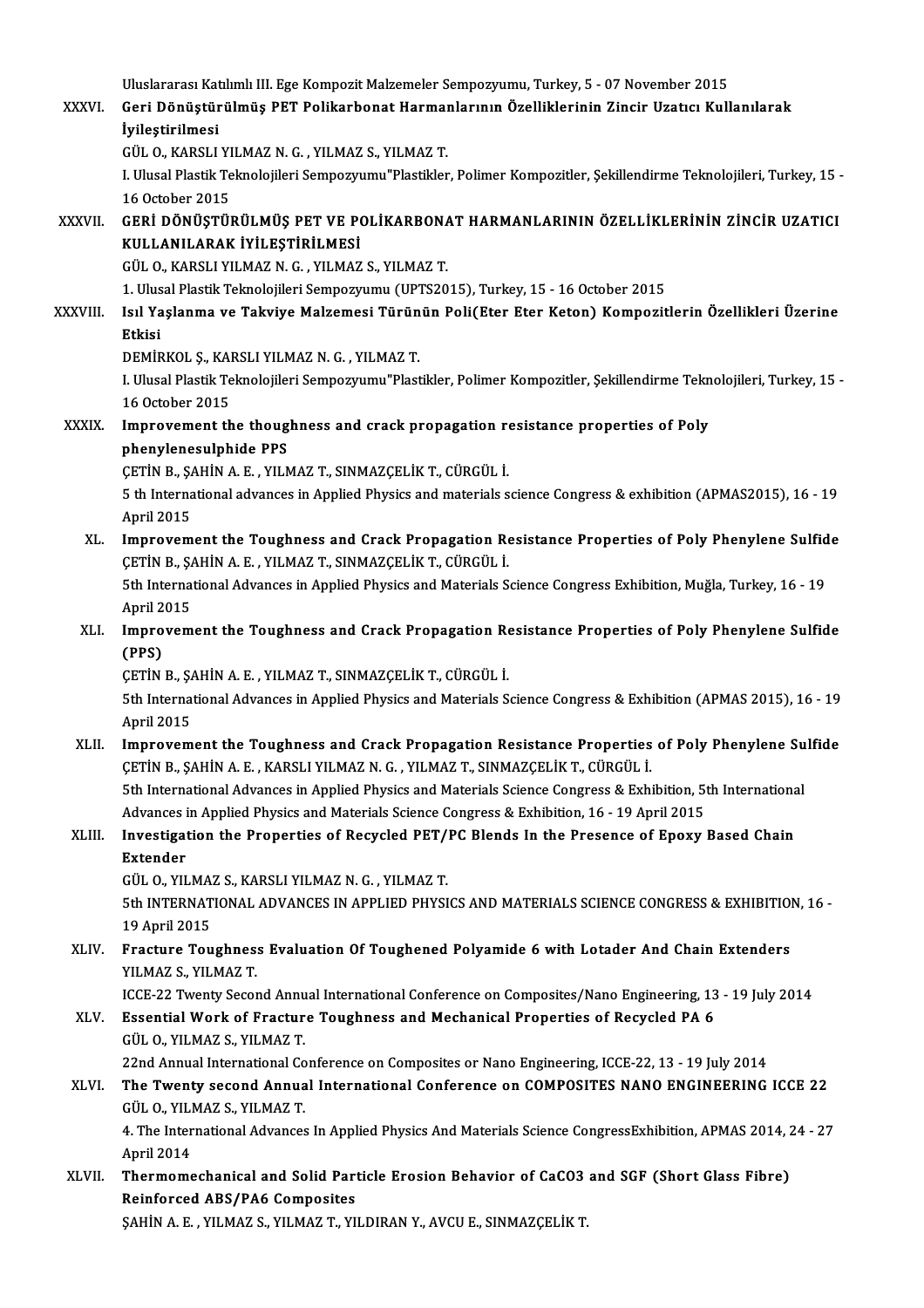4th International Advances in Applied Physics and Materials Science Congress&Exhibition (APMAS 2014), 24 - 27<br>April 2014 4th Interna<br>April 2014<br>Investigati 4th International Advances in Applied Physics and Materials Science Congress&Exhibition (APMAS 2014<br>April 2014<br>XLVIII. Investigation of Tribological Performance of Polyamide 6 PA6 Short Fiber Reinforced PA6

## April 2014<br>Investigation of Tribological Performance of Polyamide 6 PA6 Short Fiber Reinforced PA6<br>Composites Investigation of Tribologie<br>Composites<br>GÜL O., YILMAZ S., YILMAZ T.<br>4. The International Advances

4. The International Advances In Applied Physics And Materials Science Congress&Exhibition, APMAS 2014, 24 - 27<br>April 2014 GÜL O., YILI<br>4. The Inter<br>April 2014<br>Investigati 4. The International Advances In Applied Physics And Materials Science Congress&Exhibition, APMAS 2014, 24<br>April 2014<br>XLIX. Investigation of Tribological Performance of Polyamide 6 (PA6) and Short Fiber Reinforced PA6

- April 2014<br>Investigatio<br>Composites<br>CÜLO VILM Investigation of<br>Composites<br>GÜL 0., YILMAZ T.<br>Ath International
	-

Composites<br>GÜL O., YILMAZ T.<br>4th International Advances in Applied Physics and Materials Science Congress&Exhibition (APMAS 2014), 24 - 27 GÜL O., YILMAZ T.<br>4th International Advances in Applied Physics and Materials Science Congress&Exhibition (APMAS 2014)<br>4th International Advances in Applied Physics and Materials Science Congress&Exhibition (APMAS 2014)<br>5t 4th International Advances in Applied Physics and Materials Science Congress&Exhibition (APMAS 2014),<br>April 2014<br>L. FARKLI KALIP SICAKLIKLARINDA ÜRETİLEN POSS KATKILI PA 6 MATRİSLİ KOMPOZİTLERİN<br>KIPU MA DAVPANISI APININ ES

April 2014<br>FARKLI KALIP SICAKLIKLARINDA ÜRETİLEN POSS KATKILI PA 6 MATRİSLİ KOMPO:<br>KIRILMA DAVRANIŞLARININ ESAS KIRILMA İŞİ METODU İLE KARAKTERİZASYONU<br>YU MAZ S. GÖP A. YU MAZ T. FARKLI KALIP SICAKLIKL<mark>)</mark><br>KIRILMA DAVRANIŞLARIN<br>YILMAZ S., GÖR A., YILMAZ T.<br>II. Illusal Ese Kempesit Malsa KIRILMA DAVRANIŞLARININ ESAS KIRILMA İŞİ METODU İLE KARAKTERİZASYONU<br>YILMAZ S., GÖR A., YILMAZ T.<br>II. Ulusal Ege Kompozit Malzemeler Sempozyumu - KOMPEGE 2013, Turkey, 7 - 09 November 2013<br>Farklı Kalın Sısaklıklarında Ünat

YILMAZ S., GÖR A., YILMAZ T.<br>II. Ulusal Ege Kompozit Malzemeler Sempozyumu - KOMPEGE 2013, Turkey, 7 - 09 November 2013<br>LI. Farklı Kalıp Sıcaklıklarında Üretilen POSS Katkılı PA6 Matrisli Kompozitlerin Kırılma Davranışla II. Ulusal Ege Kompozit Malzemeler Sempozyumu - I<br>Farklı Kalıp Sıcaklıklarında Üretilen POSS Katl<br>Esas Kırılma İşi Metodu ile Karakterizasyonu<br>YU MAZ S. GÖP A. YU MAZ T. Farklı Kalıp Sıcaklıklarınd:<br>Esas Kırılma İşi Metodu ile<br>YILMAZ S., GÖR A., YILMAZ T.<br>II Hlusal Ese Kemperit Malza Esas Kırılma İşi Metodu ile Karakterizasyonu<br>YILMAZ S., GÖR A., YILMAZ T.<br>II. Ulusal Ege Kompozit Malzemeler Sempozyumu, Turkey, 7 - 09 November 2013<br>Enasture Behaviar of O. BOSS (BLA Composites by Heins the Essential We

YILMAZ S., GÖR A., YILMAZ T.<br>II. Ulusal Ege Kompozit Malzemeler Sempozyumu, Turkey, 7 - 09 November 2013<br>LII. Fracture Behavior of O-POSS/PLA Composites by Using the Essential Work of Fracture Method<br>YILMAZ S., KODAL M., Y II. Ulusal Ege Kompozit Malzemeler Sempoz<br>Fracture Behavior of O-POSS/PLA Con<br>YILMAZ S., KODAL M., YILMAZ T., ÖZKOÇ G.<br>4th International Conference en Biodegrad Fracture Behavior of O-POSS/PLA Composites by Using the Essential Work of Fracture Method<br>YILMAZ S., KODAL M., YILMAZ T., ÖZKOÇ G.<br>4th International Conference on Biodegradable and Biobased Polymers-BIOPOL, Italy, 2 - 04 O

## YILMAZ S., KODAL M., YILMAZ T., ÖZKOÇ G.<br>4th International Conference on Biodegradable and Biobased Polymers-BIOPOL, Italy, 2 - 04 October 2013<br>5. LIII. Investigation of Erosive Wear Behavior of ABS/PA6 Polymer Composites 4th Inte<br>I<mark>nvesti</mark><br>Fillers<br>KARSI I Investigation of Erosive Wear Behavior of ABS/<br>Fillers<br>KARSLI YILMAZ N. G. , YILMAZ T., AYTAÇ A., ÖZKOÇ G.<br>IIL Illuslararası Bolimarik Kompozitlar Sampozuumu. S

Fillers<br>KARSLI YILMAZ N. G. , YILMAZ T., AYTAÇ A., ÖZKOÇ G.<br>III. Uluslararası Polimerik Kompozitler Sempozyumu, Sergisi ve Çalıştayı Programı, İzmir, Turkey, 10 - 12<br>November 2012 KARSLI YILMAZ N. G., YILMAZ T., AYTAÇ A., ÖZKOÇ G. III. Uluslararası Polimerik Kompozitler Sempozyumu, Sergisi ve Çalıştayı Programı, İzmir, Turkey, 10 - 1<br>November 2012<br>LIV. Farklı Dolgu Maddeleri ile Takviye Edilmiş ABS/PA6 Polimer Karışımlarının Erozif Aşınma<br>Dayran

November 2012<br>Farklı Dolgu Maddeleri ile<br>Davranışının İncelenmesi<br>KARSLI VILMAZ N.C. VILMA Farklı Dolgu Maddeleri ile Takviye Edilmiş ABS/<br>Davranışının İncelenmesi<br>KARSLI YILMAZ N. G. , YILMAZ T., AYTAÇ A., ÖZKOÇ G.<br><sup>2nd Intornational Dolumeris Composites Sumposium E</sup> Davranışının İncelenmesi<br>KARSLI YILMAZ N. G. , YILMAZ T., AYTAÇ A., ÖZKOÇ G.<br>3rd International Polymeric Composites Symposium, Exhibition and Workshop, 9 - 11 November 2012<br>Cam Elyafı ve Kalsit Telyyiyeli ABS (BAS Komposit

## KARSLI YILMAZ N. G. , YILMAZ T., AYTAÇ A., ÖZKOÇ G.<br>3rd International Polymeric Composites Symposium, Exhibition and Workshop, 9 - 11 November 2012<br>LV. Cam Elyafı ve Kalsit Takviyeli ABS/PA6 Kompozitlerin Kırılma Davra 3rd International Polymeri<br>Cam Elyafı ve Kalsit Tak<br>Yöntemi ile İncelenmesi<br>KAHRAMAN B. VILMAZ S. LV. Cam Elyafı ve Kalsit Takviyeli ABS/PA6 Kompozitlerin Kırılma Davranışlarının Esas Kırılma İşi<br>Yöntemi ile İncelenmesi<br>KAHRAMAN B., YILMAZ S., YILMAZ T.

Yöntemi ile İncelenmesi<br>KAHRAMAN B., YILMAZ S., YILMAZ T.<br>4. Ulusal Polimer Bilim ve Teknoloji Kongresi, Turkey, 5 - 08 September 2012<br>Hidnotonmal Vaslandumanın Col: Vülsek Malekül Ağırlıklı Bolistilen i

## KAHRAMAN B., YILMAZ S., YILMAZ T.<br>4. Ulusal Polimer Bilim ve Teknoloji Kongresi, Turkey, 5 - 08 September 2012<br>LVI. Hidrotermal Yaşlandırmanın Çok Yüksek Molekül Ağırlıklı Polietilen Malzemenin Kırılma Davranışına<br>Riki 4. Ulus<br><mark>Hidro</mark><br>Etkisi<br><sup>VII MA</sup> Hidrotermal Yaşlandırmanın Ç<br>Etkisi<br>YILMAZ S., ARICI A. A. , YILMAZ T.<br><sup>2. Hurcal Polimar Bilim ve Tolmalo</sup> <mark>Etkisi</mark><br>19. YILMAZ S., ARICI A. A. , YILMAZ T.<br>3. Ulusal Polimer Bilim ve Teknoloji Kongresi, Turkey, 12 - 14 May 2010

YILMAZ S., ARICI A. A. , YILMAZ T.<br>3. Ulusal Polimer Bilim ve Teknoloji Kongresi, Turkey, 12 - 14 May 2010<br>LVII. Sürekli Cam Fiber Takviyeli Polyphenylenesulphide (PPS) Matrisli Kompozitlerde Asit Ortamın Pim<br>ile Vük T 3. Ulusal Polimer Bilim ve Teknoloji Kong<br>Sürekli Cam Fiber Takviyeli Polyphe<br>ile Yük Taşıma Performansına Etkisi<br>VII MAZ T. SINMAZCELİK T Sürekli Cam Fiber Takviy<br>ile Yük Taşıma Performa<br>YILMAZ T., SINMAZÇELİK T.<br><sup>7th International Frecture C</sup> ile Yük Taşıma Performansına Etkisi<br>1915 YILMAZ T., SINMAZÇELİK T.<br>7th International Fracture Conference, 19 - 21 October 2005

YILMAZ T., SINMAZÇELİK T.<br>7th International Fracture Conference, 19 - 21 October 2005<br>LVIII. Farklı Geometrik Birleştirme Parametrelerinin ve Fiber Yönlenme Şekillerinin Kompozit Panellerin<br>Rim ile Yük Tasıma Barfarman 7th International Fracture Conference, 19 - 21<br>Farklı Geometrik Birleştirme Parametrel<br>Pim ile Yük Taşıma Performansına Etkisi<br>VII MAZ T. SINMAZCELİK T Farklı Geometrik Birleşti<br>Pim ile Yük Taşıma Perfo<br>YILMAZ T., SINMAZÇELİK T.<br><sup>7th International Frecture C</sup> Pim ile Yük Taşıma Performansına Etkisi<br>YILMAZ T., SINMAZÇELİK T.<br>7th International Fracture Conference, 19 - 21 October 2005<br>Yüksek Darbe Davanımlı Balistinen (YDDBS) Malzemer

## YILMAZ T., SINMAZÇELİK T.<br>7th International Fracture Conference, 19 - 21 October 2005<br>LIX. Yüksek Darbe Dayanımlı Polistiren (YDDPS) Malzemenin Farklı Enerjili Darbeler Altındaki Kırılma<br>Davranışı 7th Interna<br>Yüksek Da<br>Davranışı<br>SAHİN T. S

ŞAHİNT.,SINMAZÇELİKT.,YILMAZ T.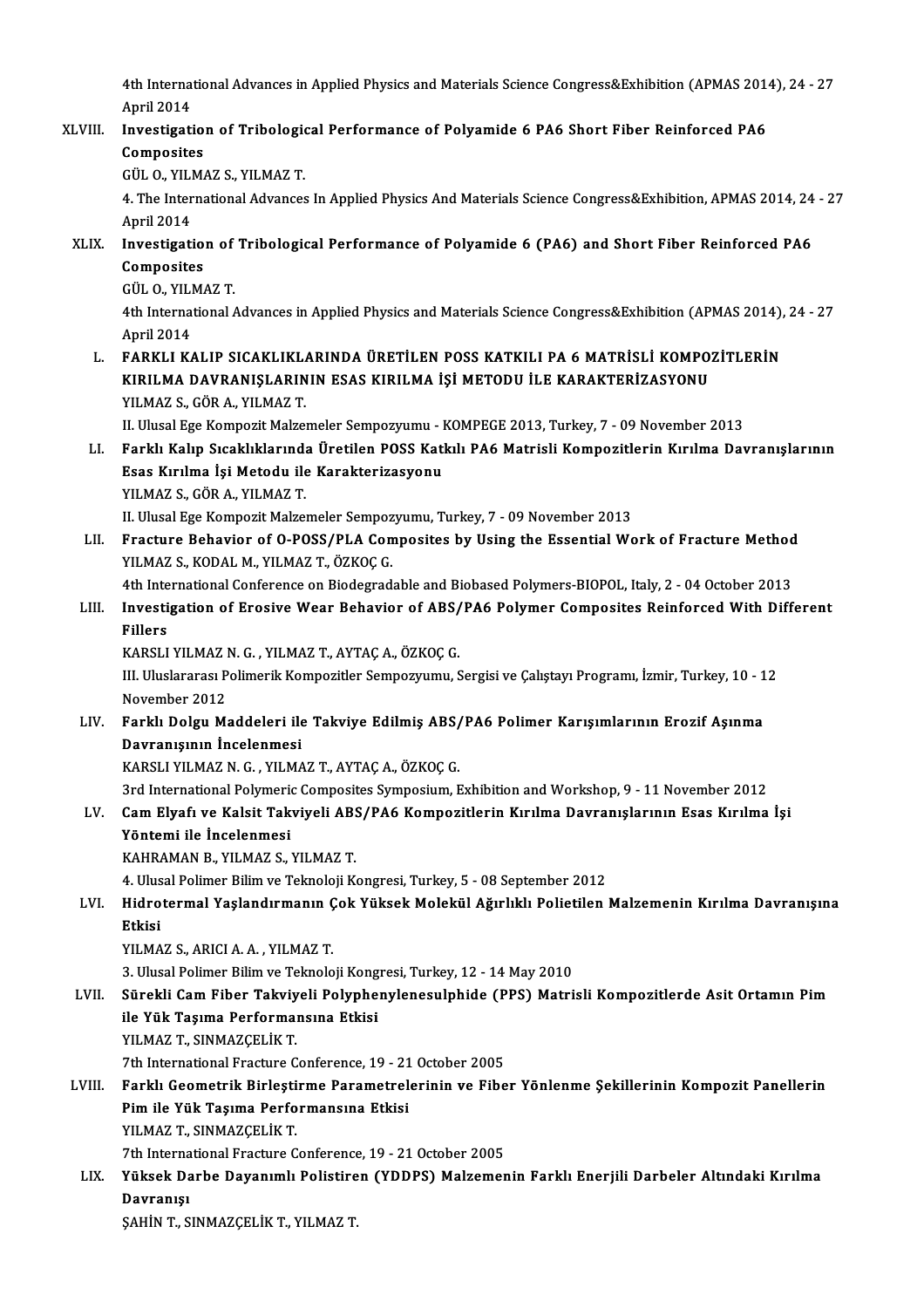7th International Fracture Conference, 19 - 21 October 2005

- 7th International Fracture Conference, 19 21 October 2005<br>LX. Yüksek Darbe Dayanımlı Polistiren (YDDPS) Malzemede Darbeli Yorulma Davranışı<br>SAHİN T. SINMAZCELİK T. YU MAZ T. 7th International Fracture Conference<br>**Yüksek Darbe Dayanımlı Polistire**<br>ŞAHİN T., SINMAZÇELİK T., YILMAZ T.<br><sup>7th International Enasture Conference</sup> Yüksek Darbe Dayanımlı Polistiren (YDDPS) Malzemec<br>ŞAHİN T., SINMAZÇELİK T., YILMAZ T.<br>7th International Fracture Conference, 19 - 21 October 2005<br>Statik Vüklame Sartlanunda Karban BBS Kampasitlerin 7th International Fracture Conference, 19 - 21 October 2005
- ŞAHİN T., SINMAZÇELİK T., YILMAZ T.<br>7th International Fracture Conference, 19 21 October 2005<br>LXI. Statik Yükleme Şartlarında Karbon PPS Kompozitlerin Pim ile Yük Taşıma Performanslarının<br>İncelenmesi YILMAZ T., SINMAZÇELİK T.

Havacılıkta İleri Teknolojiler ve Uygulamaları Sempozyumu (HİTEK), Turkey, 9 - 10 December 2004

YILMAZ T., SINMAZÇELİK T.<br>Havacılıkta İleri Teknolojiler ve Uygulamaları Sempozyumu (HİTEK), Turkey, 9 - 10 December 2004<br>LXII. Chemical Corrosion Effects on the Impact Bulk and Surface Properties of Polyphenylenesulph Havacılıkta İleri Tekn<br>Chemical Corrosio<br>(PPS) Composites<br>SINMAZCELİK TATI Chemical Corrosion Effects on th<br>(PPS) Composites<br>SINMAZÇELİK T., ATEŞ H., YILMAZ T.<br>The First Cannadosia Mechanical Eng (PPS) Composites<br>SINMAZÇELİK T., ATEŞ H., YILMAZ T.<br>The First Cappadocia Mechanical Engineering Symposium, Turkey, 14 - 16 July 2004

SINMAZÇELİK T., ATEŞ H., YILMAZ T.<br>The First Cappadocia Mechanical Engineering Symposium, Turkey, 14 - 16 July 2004<br>LXIII. Weathering Effects on the Impact, Bulk and Surface Properties of Polyphenylene Sulphide (PPS) The First Cap<br>Weathering<br>Composites<br>SINMAZCELIT Weathering Effects on the Impac<br>Composites<br>SINMAZÇELİK T., ATEŞ H., YILMAZ T.<br>11th European Conference on Compa Composites<br>11th European Conference on Composite Materials (ECCM11), Greece, 31 May - 03 June 2004<br>11th European Conference on Composite Materials (ECCM11), Greece, 31 May - 03 June 2004

SINMAZÇELİK T., ATEŞ H., YILMAZ T.<br>11th European Conference on Composite Materials (ECCM11), Greece, 31 May - 03 June 20<br>LXIV. Impact-Fatigue Behaviour of Carbon/Polyetherimide (PEI) Composite Materials<br>SINMAZÇELİK T. ADIÇ 11th European Conference on Composit<br>Impact-Fatigue Behaviour of Carbol<br>SINMAZÇELİK T., ARICI A. A. , YILMAZ T.<br>11th European Conference on Composit Impact-Fatigue Behaviour of Carbon/Polyetherimide (PEI) Composite Materials<br>SINMAZÇELİK T., ARICI A. A. , YILMAZ T.<br>11th European Conference on Composite Materials (ECCM11), Greece, 31 May - 03 June 2004<br>Mispostrusture Eff

SINMAZÇELİK T., ARICI A. A. , YILMAZ T.<br>11th European Conference on Composite Materials (ECCM11), Greece, 31 May - 03 June 2004<br>LXV. Microstructure Effects on Tribological Performance on PEEK and PEEK Composites<br>VILMAZ T. 11th European Conference<br>Microstructure Effects of<br>YILMAZ T., SINMAZÇELİK T.<br>4th International Conference Microstructure Effects on Tribological Performance on PEEK and PEEK C<br>YILMAZ T., SINMAZÇELİK T.<br>4th International Conference on Tribology "Balkantrib2002, Turkey, 12 June 2002

4th International Conference on Tribology "Balkantrib2002, Turkey, 12 June 2002<br>Supported Projects

Supported Projects<br>Karslı Yılmaz N. G. , Yılmaz T., Durmuş A., TUBITAK Project, Debriyaj Disklerinde Kullanilmak Üzere Termoplastik<br>Poliester Flastemer Metrisli Komposit Yau Malzamosi Colistirilmesi, 2019 - 2021 Papporton 119joca<br>Karslı Yılmaz N. G. , Yılmaz T., Durmuş A., TUBITAK Project, Debriyaj Disklerinde I<br>Poliester Elastomer Matrisli Kompozit Yay Malzemesi Geliştirilmesi, 2018 - 2021<br>Karelı Yılmaz N. G., Yılmaz T. Sobin T.

Poliester Elastomer Matrisli Kompozit Yay Malzemesi Geliştirilmesi, 2018 - 2021<br>Karslı Yılmaz N. G. , Yılmaz T., Şahin T., TUBITAK Project, Pomza, Borik Asit Ve Bazalt Elyaf Yerel Kaynakları Kullanılarak Yüksek Performanslı Doğal Kompozit Malzeme Geliştirilmesi, 2018 - 2020 Karslı Yılmaz N. G. , Yılmaz T., Şahin T., TUBITAK Project, Pomza, Borik Asit Ve Bazalt Elyaf Yerel Kaynakları Kullanıla<br>Yüksek Performanslı Doğal Kompozit Malzeme Geliştirilmesi, 2018 - 2020<br>YILMAZ T., Project Supported b

Yüksek Performanslı Doğal Kompozit Malzeme Geliştirilmesi, 2018 - 2020<br>YILMAZ T., Project Supported by Higher Education Institutions, TERMOPLASTİK POLİESTER ELESTOMER MAT<br>KOMPOZİTLERİN TRİBOLOJİK VE MEKANİK ÖZELLİKLERİNİN KOMPOZİTLERİN TRİBOLOJİK VE MEKANİK ÖZELLİKLERİNİN ELYAF VE PARTİKÜL TAKVİYE MALZEMELERİ<br>VARLIĞINDA İYİLEŞTİRİLMESİ, 2018 - 2019 KOMPOZİTLERİN TRİBOLOJİK VE MEKANİK ÖZELLİKLERİNİN ELYAF VE PARTİKÜL TAKVİYE MALZEMELERİ<br>VARLIĞINDA İYİLEŞTİRİLMESİ, 2018 - 2019<br>YILMAZ T., YAMANOĞLU R., Project Supported by Higher Education Institutions, CAM ELYAF TAKVİY

VARLIĞINDA İYİLEŞTİRİLMESİ, 2018 - 2019<br>YILMAZ T., YAMANOĞLU R., Project Supported by Higher Education Institutions, CAM ELYAF TAKVİYELİ P<br>KOMPOZİTLERİNİN MEKANİK DAYANIM VE KIRILMA TOKLUĞU ÖZELLİKLERİNİN EŞ ZAMANLI OLARAK KOMPOZİTLERİNİN MEKANİK DAYANIM VE KIRILMA TOKLUĞU ÖZELLİKLERİNİN EŞ ZAMANLI OLARAK<br>İYİLEŞTİRİLMESİ, 2016 - 2018 KOMPOZİTLERİNİN MEKANİK DAYANIM VE KIRILMA TOKLUĞU ÖZELLİKLERİNİN EŞ ZAMANLI OLARAK<br>İYİLEŞTİRİLMESİ, 2016 - 2018<br>YILMAZ T., Project Supported by Higher Education Institutions, BOR OKSİT VE BORİK ASİT MİNERALLERİNİN MEKANİK

İYİLEŞTİRİLMESİ, 2016 - 2018<br>YILMAZ T., Project Supported by Higher Education Institutions, BOR (<br>ÖZELLİKLERİ VE AŞINMA DAVRANIŞI ÜZERİNE ETKİSİ, 2016 - 2017<br>Karel Yılmaz N.G., Yılmaz T. TUPITAK Project, 2015 - 2017 ÖZELLİKLERİ VE AŞINMA DAVRANIŞI ÜZERİNE ETKİSİ, 2016 - 2017<br>Karslı Yılmaz N. G. , Yılmaz T., TUBITAK Project, 2015 - 2017

ÖZELLİKLERİ VE AŞINMA DAVRANIŞI ÜZERİNE ETKİSİ, 2016 - 2017<br>Karslı Yılmaz N. G. , Yılmaz T., TUBITAK Project, 2015 - 2017<br>SINMAZÇELİK T., YILMAZ T., TUBITAK Project, Polifenilen Sülfid (PPS) Matrisli Kompozitlerin Triboloj Karslı Yılmaz N. G. , Yılmaz T., TUBITAK Project, 2<br>SINMAZÇELİK T., YILMAZ T., TUBITAK Project, Po<br>Kırılma Davranışının İyileştirilmesi, 2014 - 2017<br>YU MAZ T. Project Sunnerted bu Hirber Educati SINMAZÇELİK T., YILMAZ T., TUBITAK Project, Polifenilen Sülfid (PPS) Matrisli Kompozitlerin Tribolojik Özelliklerinin v<br>Kırılma Davranışının İyileştirilmesi, 2014 - 2017<br>YILMAZ T., Project Supported by Higher Education Ins

Kırılma Davranışının İyileştirilmesi, 2014 - 2017<br>YILMAZ T., Project Supported by Higher Education Institutions, ZİNCİR UZATICI VARLI<br>PET/ POLKARBONAT KARIŞIMLARININ ÖZELLİKLERİNİN İNCELENMESİ, 2015 - 2016<br>YU MAZ T. Projec YILMAZ T., Project Supported by Higher Education Institutions, ZİNCİR UZATICI VARLIĞINDA GERİ DÖNÜŞTÜRÜLMÜŞ<br>PET/ POLKARBONAT KARIŞIMLARININ ÖZELLİKLERİNİN İNCELENMESİ, 2015 - 2016<br>YILMAZ T., Project Supported by Higher Edu

PET/ POLKARBONAT KARIŞIMLARININ ÖZELLİKLERİNİN İNCELENMESİ, 2<br>YILMAZ T., Project Supported by Higher Education Institutions, CBC VE PO<br>MATRİSLİ KOMPOZİTLERİN KIRILMA DAVRANIŞINA ETKİSİ, 2014 - 2014<br>VILMAZ T. TUPITAK Projec YILMAZ T., Project Supported by Higher Education Institutions, CBC VE POSS KATKISININCAM FİBER TAKVİYELİ PA 6<br>MATRİSLİ KOMPOZİTLERİN KIRILMA DAVRANIŞINA ETKİSİ, 2014 - 2014<br>YILMAZ T., TUBITAK Project, Cam Fiber Takviyeli P

MATRİSLİ KOMPOZİTLERİN KIRILMA DAVRAN<br>YILMAZ T., TUBITAK Project, Cam Fiber Takviy<br>İntegral Yöntemi ile İncelenmesi, 2013 - 2014<br>YU MAZ T. TUBITAK Project, Farkli Dolay Mod YILMAZ T., TUBITAK Project, Cam Fiber Takviyeli PA6 Kompozitlerin Kirilma Davranişi ve Kirilma Tokluğunun EWF ve J<br>İntegral Yöntemi ile İncelenmesi, 2013 - 2014<br>YILMAZ T., TUBITAK Project, Farkli Dolgu Maddeleri ile Takviy

İntegral Yöntemi ile İncelenmesi, 2013 - 2014<br>YILMAZ T., TUBITAK Project, Farkli Dolgu Maddeleri ile Takviye Edilmiş ABS/PA6 Polimer Karişimlarinin Erosif Aşinma<br>Davranisinin İncelenmesi, 2010 - 2011